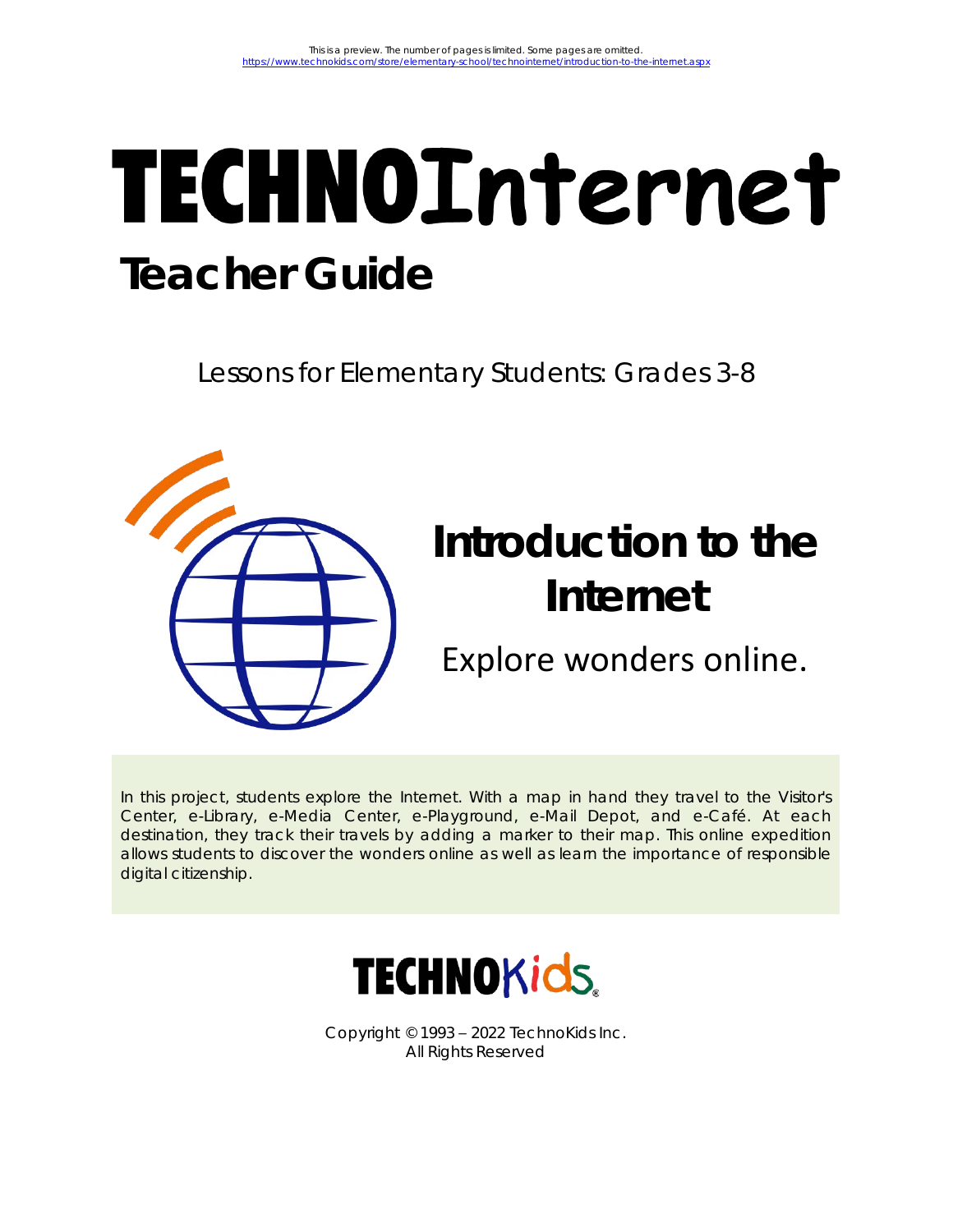# Table of Contents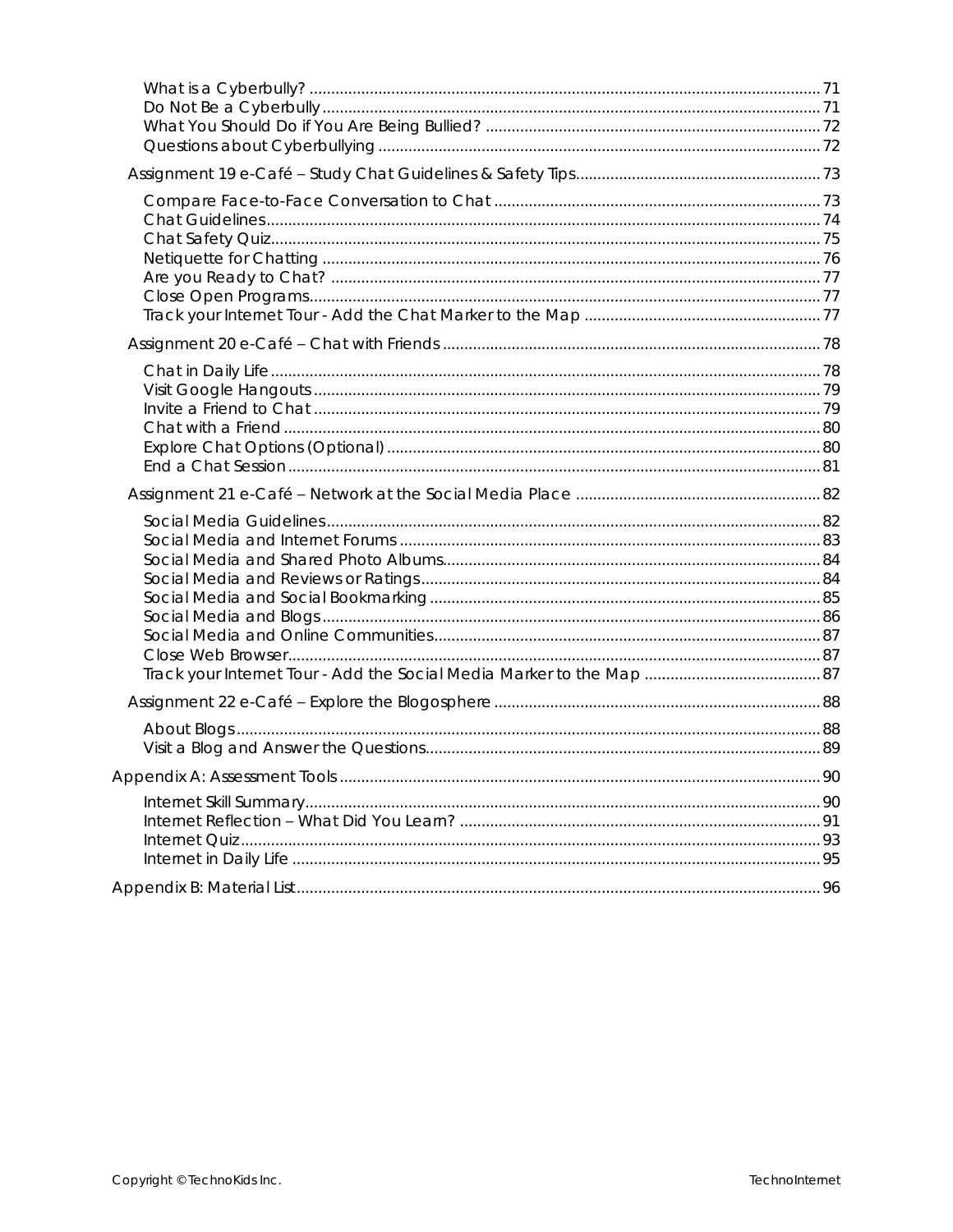# **TechnoInternet Overview**

| Purpose: Take a tour of the Internet. Develop<br>search strategies and practice responsible<br>digital citizenship while exploring online.<br>Objectives: (see Appendix A: Skill Summary)                                                                                                                                                                                                                                                                                                                                             | Preparation: (see Preparing to Teach)<br>Install a web browser<br>$\bullet$<br>Install Adobe Reader or other PDF app<br>$\bullet$<br>Share Internet folder with students                                                                                                                                                                                                                                                                                                                                             |
|---------------------------------------------------------------------------------------------------------------------------------------------------------------------------------------------------------------------------------------------------------------------------------------------------------------------------------------------------------------------------------------------------------------------------------------------------------------------------------------------------------------------------------------|----------------------------------------------------------------------------------------------------------------------------------------------------------------------------------------------------------------------------------------------------------------------------------------------------------------------------------------------------------------------------------------------------------------------------------------------------------------------------------------------------------------------|
| practice Internet safety<br>demonstrate ethical, responsible behavior<br>$\bullet$<br>recognize the meaning of Internet terms<br>$\bullet$<br>use search strategies to locate resources<br>٠<br>assess the trustworthiness of information<br>respect copyright when using resources<br>bookmark web pages<br>$\bullet$<br>play games, listen to music, view webcams<br>watch educational and entertaining videos<br>٠<br>prevent cyberbullying<br>٠<br>communicate using email or chat<br>$\bullet$<br>evaluate forms of social media | Materials: (see Appendix B: for a complete list)<br>Assessment: Internet Reflection, Internet Quiz,<br>$\bullet$<br>Internet in Daily Life, Skill Summary<br>Internet folder<br>$\bullet$<br>Workbook Assignment Sheets<br>$\circ$<br>Templates: map template, map markers<br>$\circ$<br>Internet Favorites<br>$\Omega$<br><b>Email Tips</b><br>$\circ$<br>Handouts: Email Parent Letter, Parent Letter,<br>Certificate<br>Printable Internet Map with Markers<br>$\bullet$<br>Digital Citizenship Card<br>$\bullet$ |
|                                                                                                                                                                                                                                                                                                                                                                                                                                                                                                                                       |                                                                                                                                                                                                                                                                                                                                                                                                                                                                                                                      |

*Summary of Activities:* Visit web-based destinations and complete Internet activities at the Visitor's Center, e-Library, e-Media Center, e-Playground, Email Depot, and e-Café.

- Learn safety tips and earn an Internet Citizenship card at the Visitor's Center.
- Navigate the WWW to discover the meaning of Internet terminology at Search Engine Station.
- Apply search strategies at Search Engine Station.
- Search the Internet and then bookmark web pages in the Favorites Center.
- Explore online encyclopedias, atlases, dictionaries and thesauruses in the e-Library.
- Examine websites to determine their trustworthiness in the e-Library.
- Read web-based articles from popular newspapers and magazines at the News Rack.
- Filter online images to collect pictures from the Image Gallery.
- View documentaries, speeches, demonstrations, and entertaining footage at the Video Theater.
- Develop map skills by plotting a location and generating directions at the Map Collection.
- Listen to online radio stations, sound clips, and favorites songs at the Sound Stage.
- Observe remote events and attractions at the Webcam Observatory.
- Play online games and rank the entertainment value at the Arcade.
- Learn email safety and netiquette at the Email Post Office.
- Compose, send, receive, reply, and forward messages at the Email Post Office.
- Attach a file to an email message at the Email Post Office.
- Discuss cyberbullying in the e-Café.
- Establish chat guidelines in the Chat Room.
- Chat with friends by exchanging messages in real time in the Chat Room.
- Explore social media sites at Social Media Place.
- Study blog posts at Social Media Place.

## *Extension Activities:*

- Homework Helper for School: Locate and then bookmark homework helper websites.
- At the Shopping Mall: Conduct an interview to learn about online shopping habits.
- Online Banking: Conduct an interview to understand reasons people use online banking services.
- Visit the Ecard Shop: Send electronic greeting cards for a special event or achievement.

## *Assessment:*

- Self-Evaluation (Internet Reflection)
- Teacher Evaluation (Internet Quiz, Internet in Daily Life, Skill Summary)

## *Notes:*

• Choose destinations based on students' experience, access to resources, interest, and time.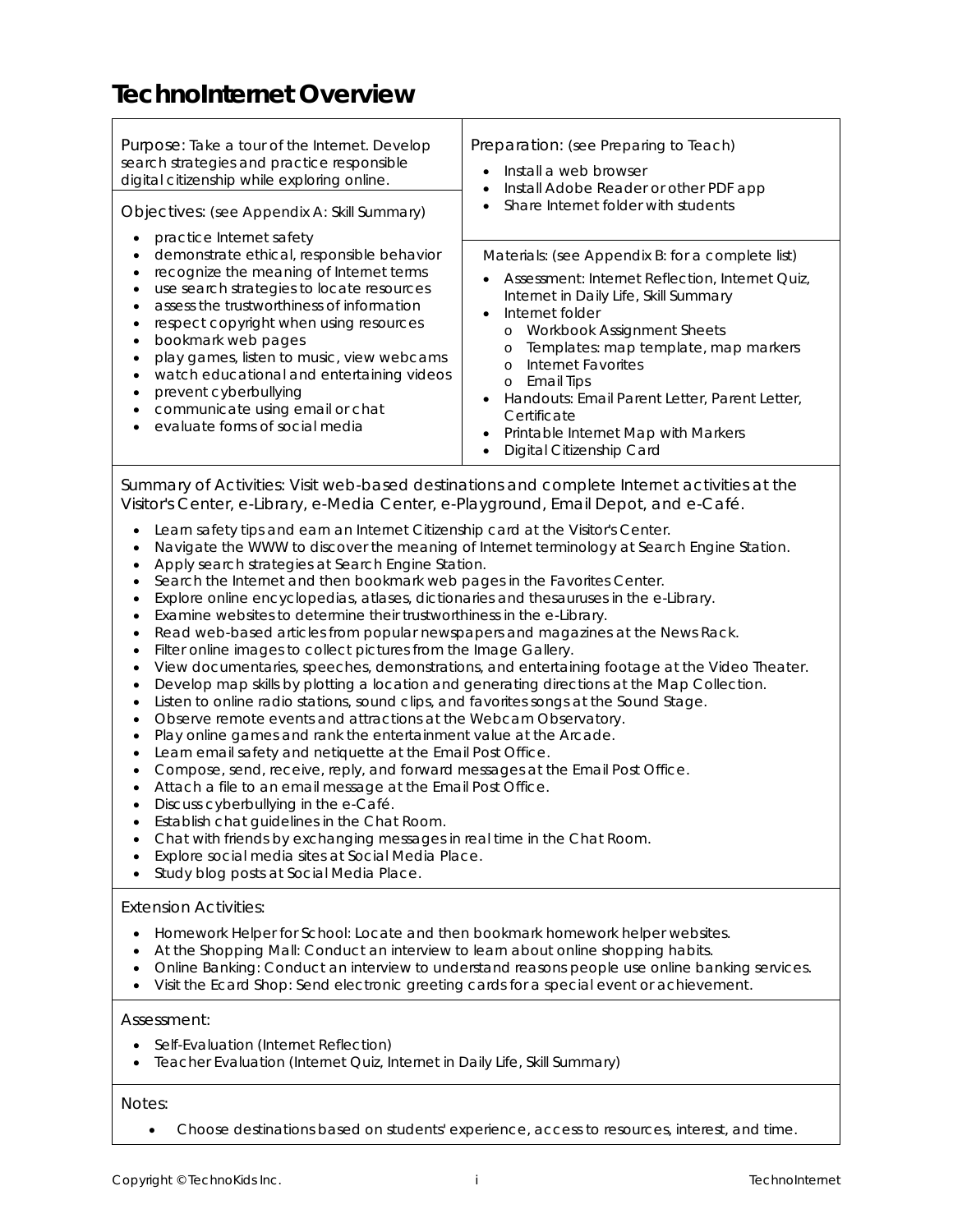# **Technology Integration Ideas**

In TechnoInternet students explore web-based resources and services to discover how they can use them responsibly in their daily life. There is a focus on best practices, safety, and digital citizenship. Use this technology project to create a foundation for future learning.

Activities are organized around an imaginary world to make learning fun. Destinations include the Visitor's Center, e-Library, e-Media Center, e-Playground, e-Mail Depot, and e-Café. Students take a tour of various locations to learn about the Internet.

Use these suggestions to integrate TechnoInternet into curriculum:

- *Establish Guidelines for Responsible Use:* At the beginning of the school year, introduce rules for using the Internet. Outline the behavior expected from students when online. This is an opportunity to review your school's Acceptable Use Policy with students. Complete Assignment 1 to have everyone take an Internet Safety Quiz.
- *Introduce Terminology to Beginners:* Familiarize young children with Internet terminology. Complete Assignment 2 to help students gain an understanding of the meaning of common terms.
- *Prepare Students for a Research Assignment:* Prior to assigning a task that requires fact finding, teach essential research skills. Help students acquire effective search strategies, recognize multiple sources of information, assess trustworthiness, and respect copyright. Complete Assignments 3-6.
- *Discuss Current Events:* Incorporate current events into curriculum by accessing news stories online. Develop reading, writing, and critical thinking skills. Have students summarize a story, formulate an opinion, compare the reporting of an event from a variety of sources, or provide the latest information on a topic they are studying. Complete Assignment 7.
- *Support a Multimedia Project:* Before beginning a multimedia project, highlight the location of web-based resources including pictures, videos, maps, and sounds clips. Teach students how to responsibly incorporate files into a presentation, digital story, or advertisement. Complete Assignments 8-11.
- *Take a Virtual Field Trip*: Bring the world into your classroom. Include a webcam into a geography, social studies, or science unit. Have students see in real-time an event or location. Complete Assignment 12 to prepare for using this technology.
- *Manage Free Time:* Have students remain engaged after they have finished their assigned work. Complete Assignment 13 to bookmark websites they can visit to play educational games.
- *Get Ready for a Digital Classroom:* In advance of having students submit work digitally, teach them to exchange ideas using email. Later they will be able to use these skills to communicate with others and share files. Complete Assignments 14-17.
- *Provide a Framework for Remote Learning:* If students will be working on collaborative projects outside of school hours or with people in other locations it is a good idea to show them how to use chat. This will allow an easy flow of ideas. Complete Assignments 18-20.
- *Protect Student Safety:* When your students begin to use social media services it is essential they understand how to protect their privacy, post content responsibly, and exchange ideas respectfully. Complete Assignments 18 and 21.
- *Prepare for a Blogging Unit:* Encourage students to explore the blogosphere to discover a range of blogs. Provide a framework for including blogging into curriculum. Complete Assignment 22.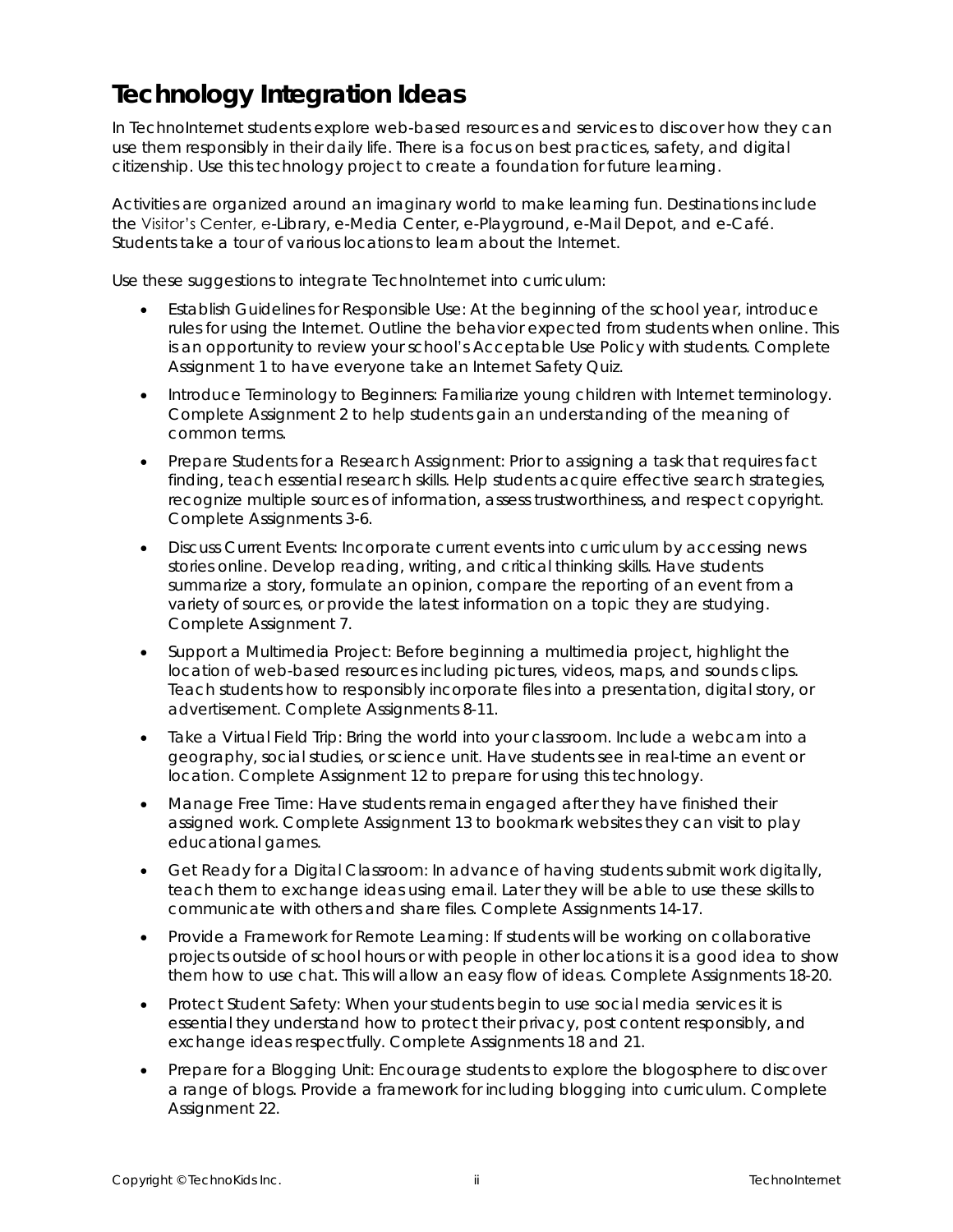Ideas for Teaching TechnoInternet:

- *Teach the Entire Project*: Teach all the activities as part of an Internet or digital citizenship unit.
- *Select Activities Based on Student Needs*: Assess your students to determine their knowledge of the Internet and existing skills. Select assignments that address a gap.
- *Select Assignments Based on Grade Level*: Divide the activities amongst several classes according to difficulty. Select introductory activities for younger students and more advanced activities for older students.
- *Revisit the Project throughout the School Year*: Select activities based on what is happening within the curriculum plan. The school year may begin with an Internet safety introduction. Later, students could complete a set of research-based activities. Near the end of the year they make take a virtual field trip or bookmark online games for the summer.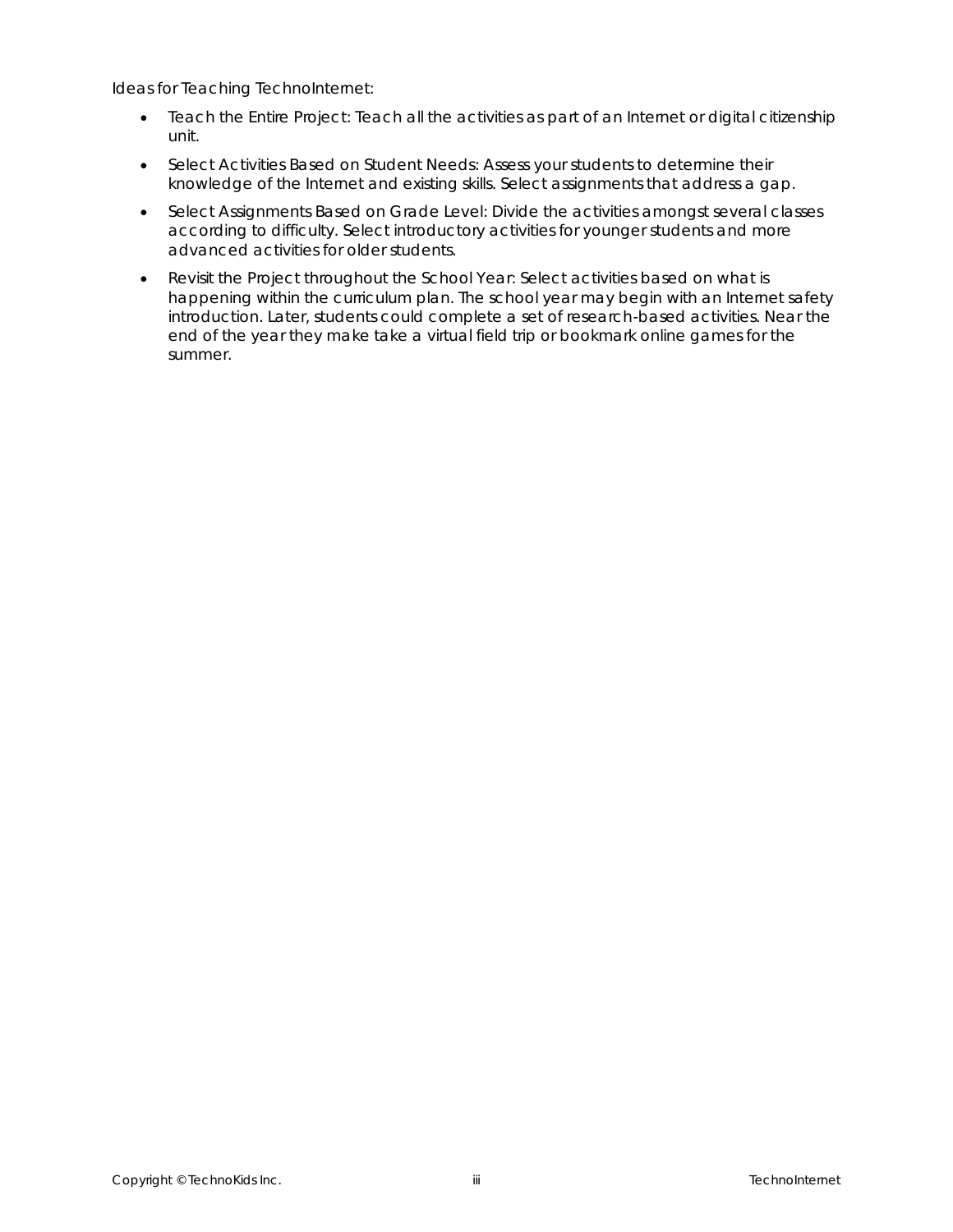# **Assignment 1 Visitor's Center – Practice Internet Safety**

You are about to embark on a tour of the Internet.

Study the Internet Map to see all the places you can go. When you are ready meet at the *Safety Booth* to learn about Internet safety and earn your Internet Citizenship card.

**What is the Internet?**

The Internet is an **inter**national **net**work of computers. It is sometimes called *cyberspace*, the *net,* the *web*, or *online*. You can use the Internet to research information, read news, find images, watch videos, create maps, play games, listen to music, view remote places, bank, shop, send email, or chat with a friend.

#### **Plan Your Internet Tour**

Study the map. Where would you like to visit? Time is limited so you may not be able to stop at every location.

- − Circle the **Safety Booth** on the map. This is where your journey will begin.
- − Circle other places you would like to visit as part of your Internet tour.

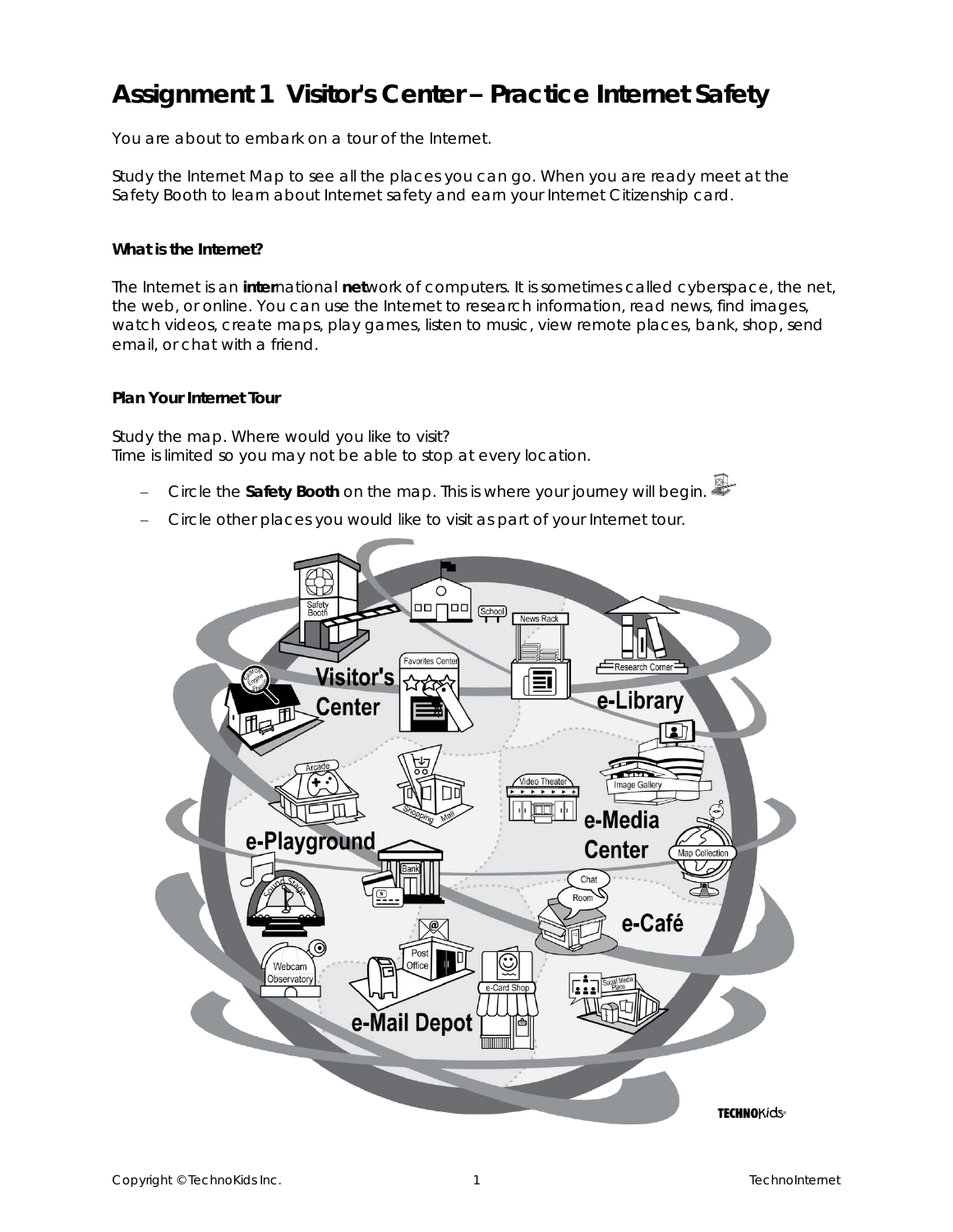**Internet Guidelines – Responsible Digital Citizenship**



While you are traveling the Internet, it is important to be a responsible digital citizen. This means that while online you must show appropriate behavior, make ethical decisions, and follow the safety rules.

Read the *Internet Guidelines*. Afterwards, take the test on the following page to earn your *Internet Citizenship card.*

- ✓ *Do not Share Personal Information:* It is a good idea to share information only with people that you trust, for example, your family or close friends. Websites that you visit may ask for personal information such as address, telephone number, or school name. Ask your teacher or parents if it is safe to share personal information.
- ✓ *Be Aware of Strangers***:** There are many people who use the Internet that you do not know. Often the people you meet online may not be who they say they are. Never share personal information, send a photo, or meet a stranger. You may want to play an online game or chat with a person you do not know. Ask your teacher or parents if it is safe.
- ✓ *Keep Passwords Secret:* Some places on the Internet ask you for a username and password to enter the website. Never tell your password to another person, except for your teacher or parents.
- ✓ *Search Responsibly:* Make good decisions when searching the Internet. Do not seek out websites that have content that is not suitable for children.
- ✓ *Tell Someone if You Feel Uncomfortable:* While on the Internet you may see, or read, a message that is upsetting. If this happens tell your teacher or parents right away.
- ✓ *Show Respect to Others:* Be considerate. You should not send hurtful messages or post disrespectful comments about other people.
- ✓ *Be Skeptical:* Do not trust everything you see on the Internet. Anyone can post anything to the Internet. This means that some of the information may not be true. A website may offer you a prize, money, or other reward. Ask your teacher or parents before entering any contests, sending a coded text message, or forwarding an email chain letter.
- ✓ *Do NOT Use Technology to Cause Harm:* You must protect the computers at the school. Do not send spam, install viruses, hack another person's account, or download harmful files.
- ✓ *Do NOT Plagiarize:* Plagiarism is when you take the work of someone else and pretend that it is your own. This is against the law. Information that you find on the Internet must be put into your own words. It is also a good idea to tell where you found the information.
- ✓ *Follow Copyright Laws:* You cannot take whatever you want from the Internet. This would be stealing. Copyright protects a person's work. It gives the author or creator the rights over how a person can copy their work. Sometimes the work will have a copyright symbol ©. Even if the symbol is not on the work, it may still be protected by copyright laws. Be honest. Always tell where you found the content on the Internet. Be sure to put information into your own words on all school reports. Never remove the copyright symbol from a picture.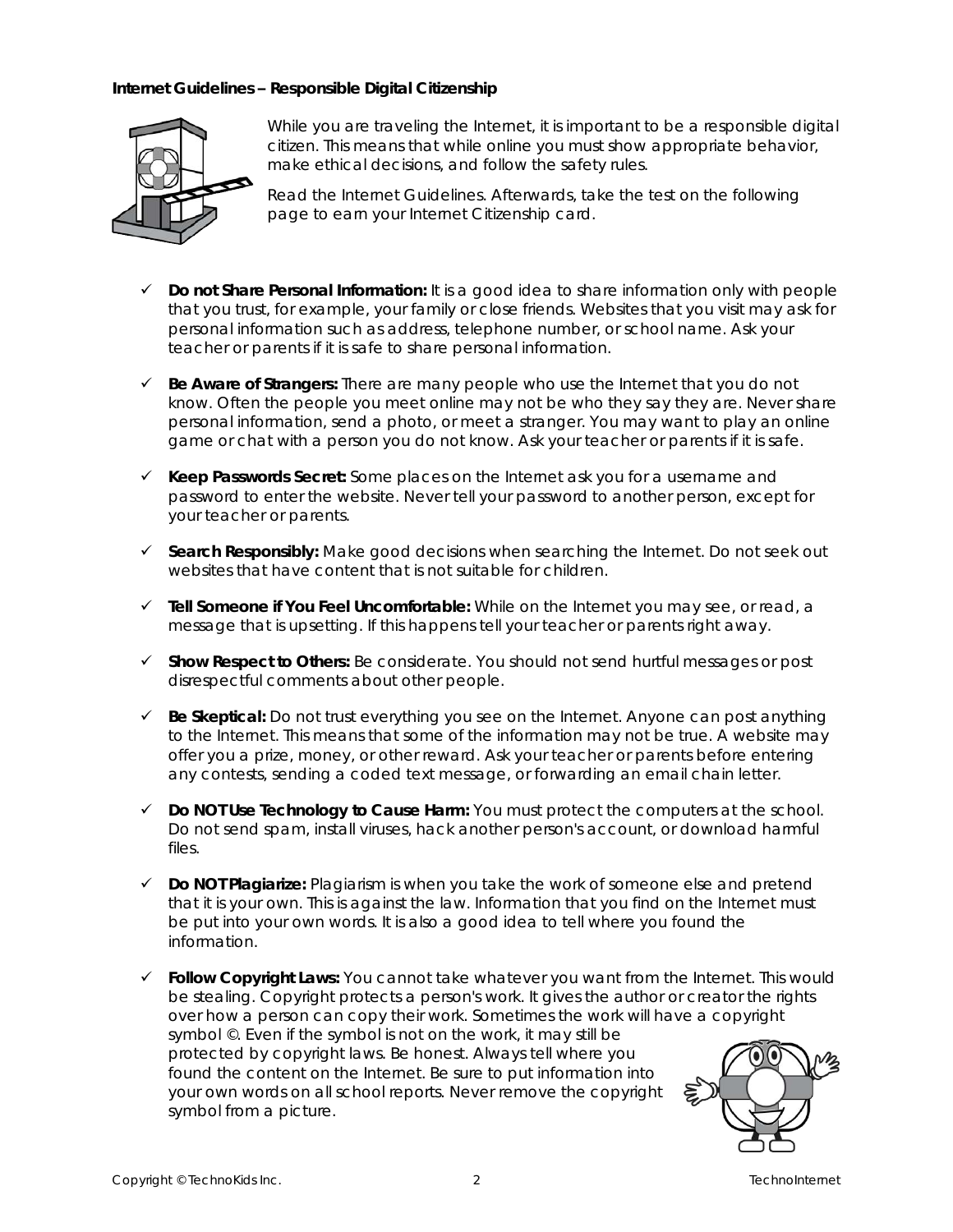**Internet Safety Quiz - Earn Your Internet Citizenship Card**

Complete the test to earn your *Internet Citizenship card*. This card is proof that you know how to be a responsible Internet citizen and will practice the safety tips when online.

True or False - State if the sentence is true (T) or false (F).

- 1. Everything you read on the Internet is true.
- 2. You should keep your password a secret.
- 3. Everything on the Internet is suitable for children.
- 4. A virus can cause harm to your computer.
- 5. Strangers are always honest.
- 6. Copyright laws protect information on the Internet.
- 7. When angry it is okay to post mean comments about a person on the Internet. F

Multiple Choice - Circle the correct answer.

- 8. What type of information should you not tell a stranger?
	- a. favorite color
	- b. telephone number
	- c. animals you like
- 9. What is plagiarism?
	- a. When you copy someone else's work, and pretend it is your own
	- b. When you change information into your own words
	- c. Writing your own story
- 10. What should you do if you see something on the Internet that makes you feel uncomfortable?
	- a. Do nothing
	- b. Tell your friend
	- c. Tell your teacher or parent

| <b>Internet Citizenship Card</b>                                                         |         |  |  |  |
|------------------------------------------------------------------------------------------|---------|--|--|--|
| This certifies that                                                                      |         |  |  |  |
| understands how to behave responsibly,<br>ethically, and safely when using the Internet. |         |  |  |  |
| Date                                                                                     | Teacher |  |  |  |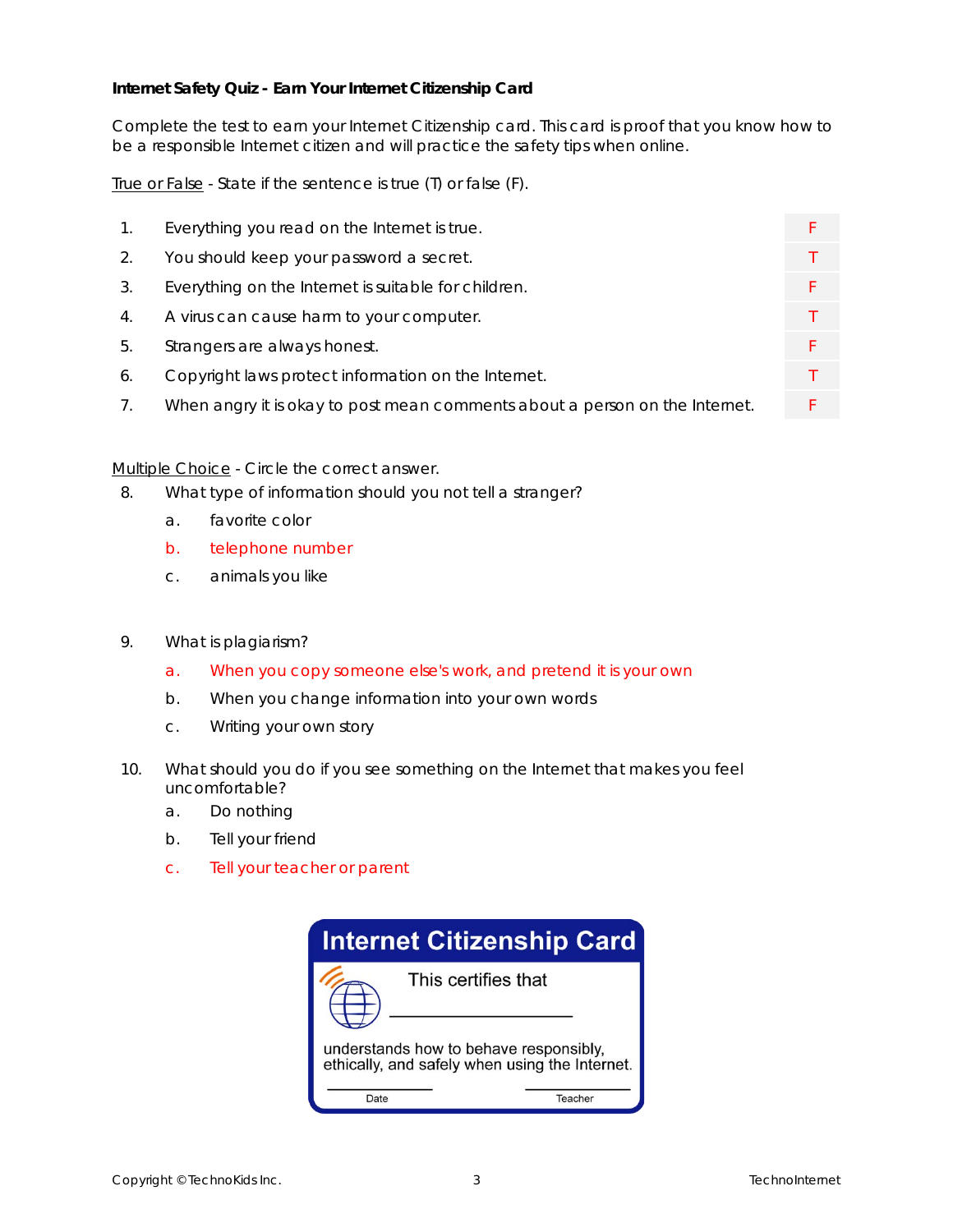**Add the Safety Marker to Your Internet Map**

You may want to keep track of the places you visit. Add a *Safety* marker to an Internet map. The map can be opened in PowerPoint or Slides. Follow the instructions that are right for you.

- Ask your teacher how to open the *Internet Map* template.
- Rename the file **Student Name Internet Map**.



Add a marker to the map each time you visit a new place on the Internet.

For PowerPoint and PowerPoint Online: PE

- Click the *Insert* tab. Select Pictures.  $\Box$  Browse to the *Markers* folder.
- Select the **Safety** image. Click *Insert*.

## For Google Slides:

- **D** Click the *Insert* tab and select *Image*, or click *Image* **lea** on the toolbar. Browse to the *Markers* folder.
- Pick the **Safety** image. Click *Select*.
- $\triangleright$  Resize the image and drag it to the correct position on the map.



 $\triangleright$  If necessary, save the changes and then exit the program.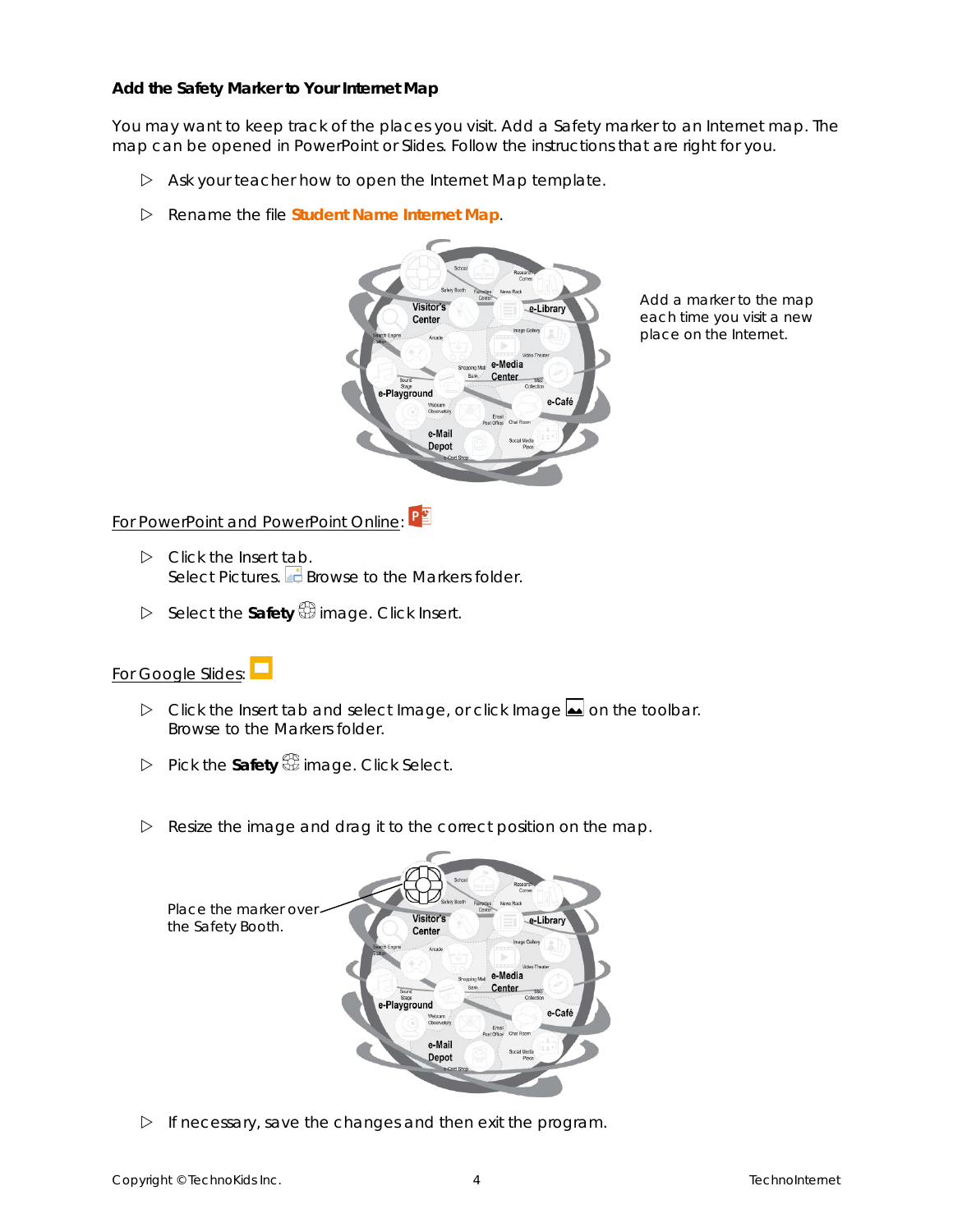## **Assignment 5 e-Library – Bookmark Traditional Sources**



You are going to visit the Research Corner in the e-Library. Many traditional sources of information that could be found in books are on the Internet. For example, you can find an encyclopedia, atlas, dictionary, and thesaurus online.

Use your skills to visit websites to find trusted sources of information. Bookmark each website so that you can easily return to it later.

**Create a Research Folder**

- $\triangleright$  Open a web browser.
- Use your skills to create a **Research** folder for bookmarks. *(Refer to Assignment 4)*

#### **Bookmark Encyclopedias**



An encyclopedia is a collection of articles on several topics. Some encyclopedias on the Internet are FREE. Others will let you view a few lines of the article, but you need to be a subscriber to read the entire thing.

- In the address bar, type **www.encyclopedia.com** or **www.britannica.com**. Press ENTER.
- Use your skills to bookmark the web page in the *Research* folder.
- Find an article. In the search box, type **grizzly bear**. Click *Search*.
- $\triangleright$  View the first article.



The first few search results may be Ads. Look down the page to find articles.

 Ask your teacher if your school has an online encyclopedia subscription. If so, write down the **username** and **password**. Bookmark the web page in your *Research* folder.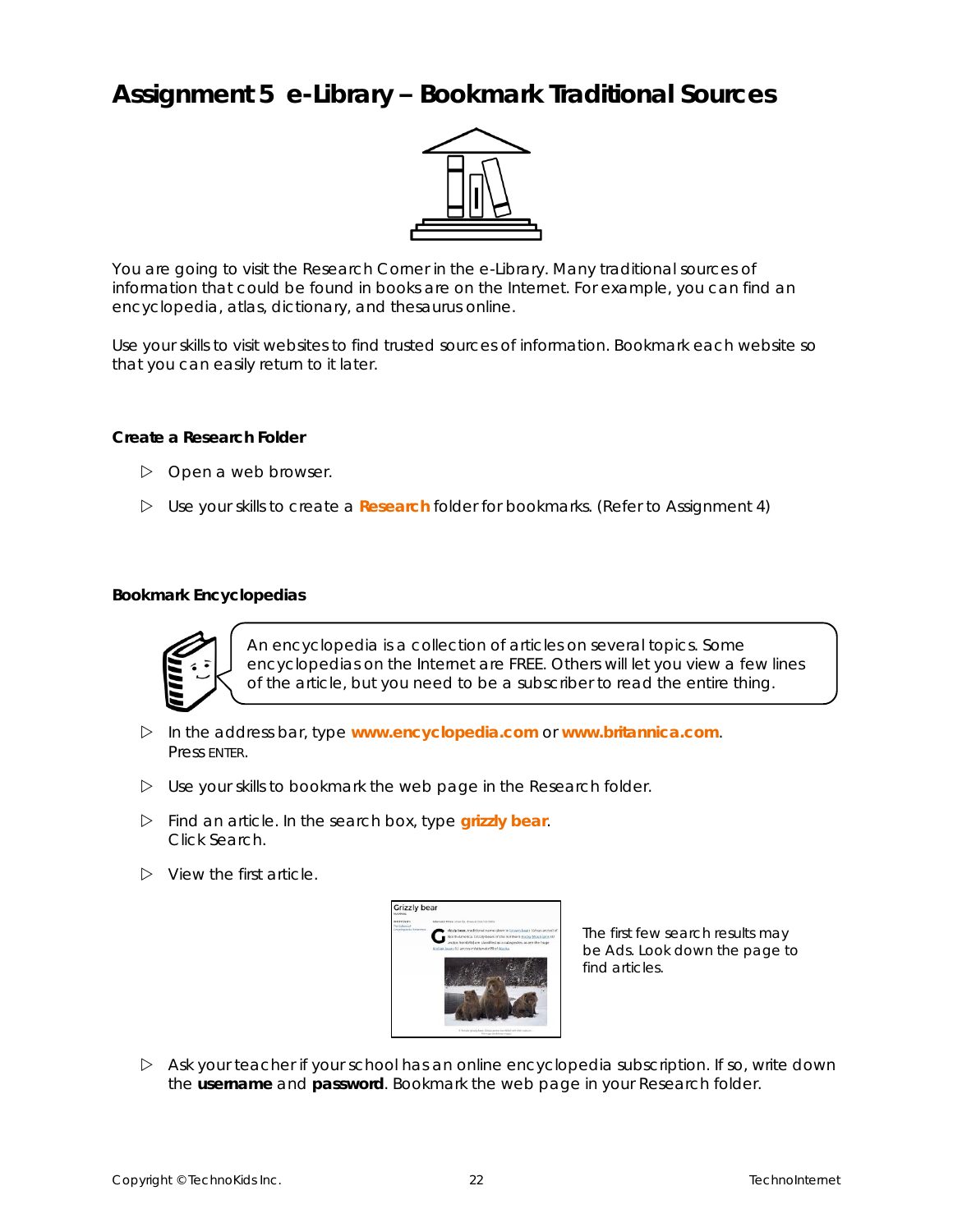**Bookmark an Atlas**



An *atlas* is a collection of maps of various places organized by continent, country or region. You may want to use an online atlas to help you complete a school assignment in geography.

- In the address bar, type **www.worldatlas.com**. Press ENTER.
- Use your skills to bookmark the web page in the *Research* folder.
- From the world map, click **Africa**. You can see a map of the continent and read a description.



- $\triangleright$  Click on a country in Africa to view more maps and information.
- Use your skills to bookmark other free atlases such as **www.atlapedia.com**. Your government may have an online atlas. Use **country name** and **atlas** when searching.

**Bookmark a Dictionary**

A dictionary is a collection of words and their definitions. You may need to use a dictionary if you are reading information and you do not understand the meaning of a word.



- In the address bar, type **www.dictionary.com**. Press ENTER.
- Use your skills to bookmark the web page in the *Research* folder.
- In the search box, type **Internet** and click the search button. If you scroll down the page you can read definitions from different dictionaries.

|                                                                | Internet                                                                                                                                                                                                                                            | Hear the word spoken.                                   |
|----------------------------------------------------------------|-----------------------------------------------------------------------------------------------------------------------------------------------------------------------------------------------------------------------------------------------------|---------------------------------------------------------|
| IGNORE THE ADVERTISING                                         | [in-ter-net]                                                                                                                                                                                                                                        |                                                         |
|                                                                |                                                                                                                                                                                                                                                     |                                                         |
|                                                                | a vast computer network linking smaller computer networks<br>worldwide (usually preceded by the). The Internet includes<br>commercial, educational, governmental, and other networks, all of<br>which use the same set of communications protocols. | Read the definition.                                    |
| If you need to include a                                       |                                                                                                                                                                                                                                                     |                                                         |
| bibliography with your                                         |                                                                                                                                                                                                                                                     |                                                         |
| school reports, you can                                        |                                                                                                                                                                                                                                                     |                                                         |
| click the Cite This Source link<br>to view the correct format. | Dictionary.com Unabridged<br>Based on the Random House Dictionary<br>Cite This Source                                                                                                                                                               | Learn from which dictionary<br>the definition is taken. |

Use your skills to bookmark a rhyming dictionary, such as **www.rhymezone.com**.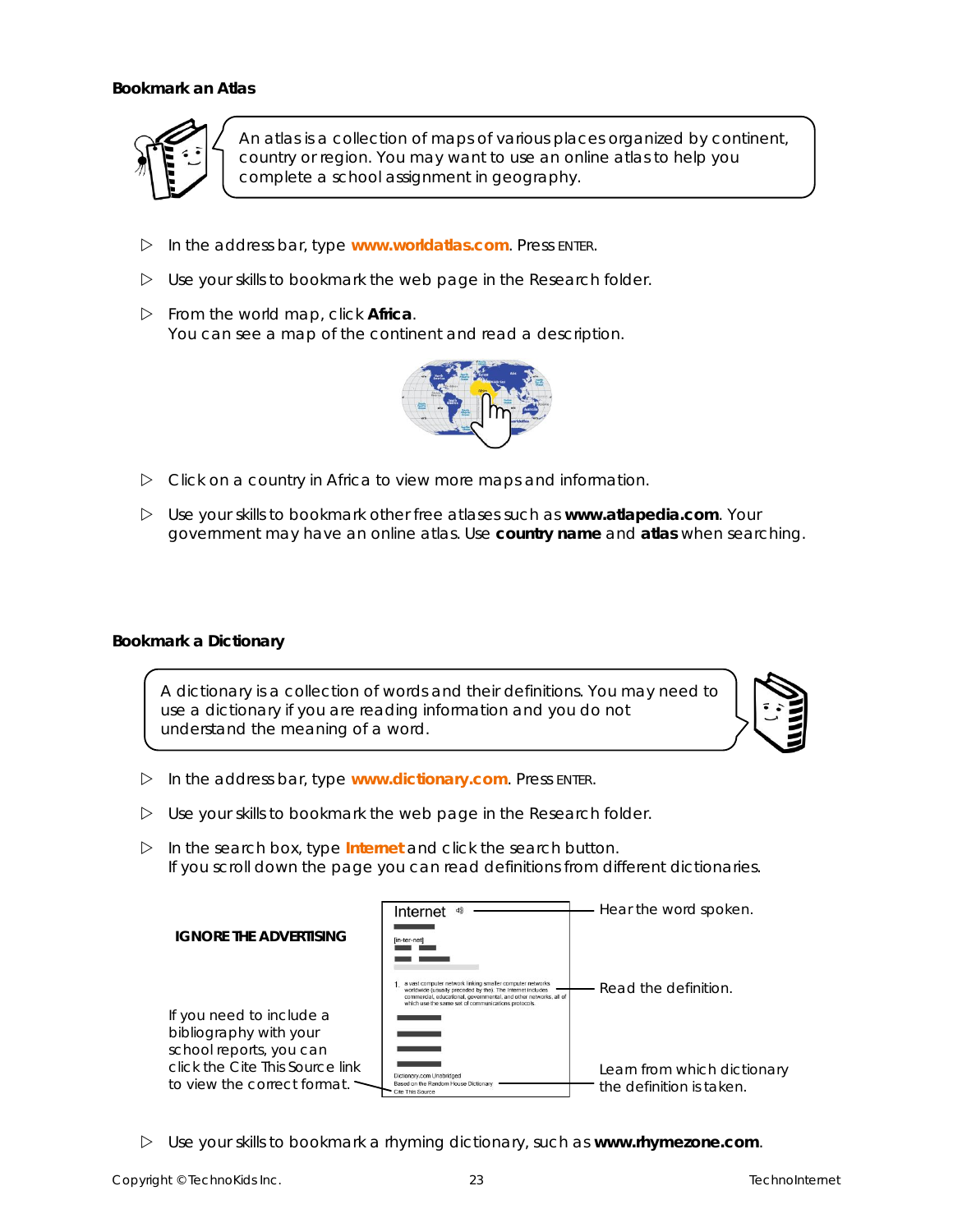A thesaurus is a collection of words that have the same meaning. You may want to use a thesaurus if you are writing a story, poem, or report. A thesaurus can stop you from repeating the same word over and over again. It can also help you find a word that is more descriptive.



- In the address bar, type **www.thesaurus.com**. Press ENTER.
- Use your skills to bookmark the web page in the *Research* folder.
- $\triangleright$  In the search box, type journey. If you scroll down the page you can find synonyms from different thesauruses.

| Label the word as a                  | Synonyms for journey<br>noun excursion<br>adventure          | odysser                                                                                 |                                                                   | Common<br>peregrination                        | $\equiv$<br>survey                                                    |                                                    |
|--------------------------------------|--------------------------------------------------------------|-----------------------------------------------------------------------------------------|-------------------------------------------------------------------|------------------------------------------------|-----------------------------------------------------------------------|----------------------------------------------------|
| noun, verb, adjective, or<br>adverb. | campaign<br>course<br>crossing<br>drive                      | outing<br>passage<br>pilgrimage<br>progress                                             | visit<br>wandering<br>airing<br>beat                              | promenade<br>ramble<br>range<br>roaming        | tramp<br>transit<br>transmigration<br>traveling                       | Words that have<br>the SAME meaning                |
| Words that have the                  | expedition<br>exploration<br>itinerary<br>tound<br>migration | quest<br>route<br>sojourn<br>tour<br>travel                                             | caravar<br>circuit<br>constitutional<br>junket<br>march<br>patrol | round<br>$n$ in<br>safari<br>saunter<br>stroll | traverse<br>vagabondage<br>vagrancy<br>venture<br>voyage<br>wavfaring | are listed.                                        |
| opposite meaning are<br>listed.      | Antonyms for journey<br><i>inaction</i><br>Cite This Source  | Roget's 21st Century Thesaurus. Third Edition Copyright @ 2013 by the Philip Lief Group |                                                                   |                                                |                                                                       | l earn from which.<br>thesaurus the list is taken. |

#### **Answer the Questions**

- 1. When would you use an encyclopedia?
- 2. When would you use an atlas?
- 3. When would you use a dictionary?
- 4. When would you use a thesaurus?
- 5. Do you prefer getting information from a book or from the Internet? Why?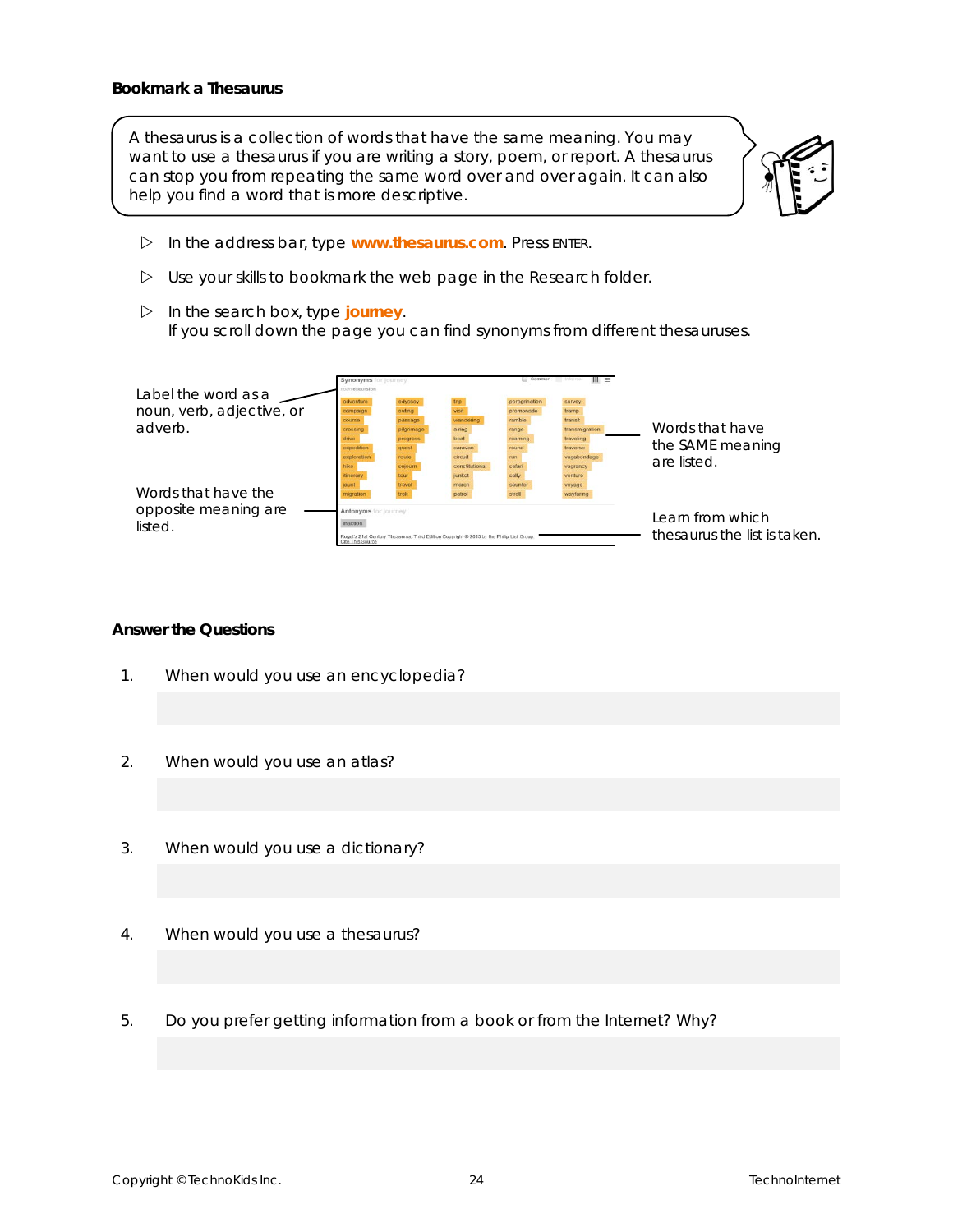- 6. You need a picture of a map. What information source should you use?
	- D encyclopedia
	- $\square$  atlas
	- **dictionary**
	- $\square$  thesaurus
- 7. You do not understand the meaning of a word. What information source should you use?
	- D encyclopedia
	- atlas
	- **D** dictionary
	- $\square$  thesaurus
- 8. You need to find facts about sharks. What information source should you use?
	- D encyclopedia
	- $\square$  atlas
	- **D** dictionary
	- $\square$  thesaurus

**Close Web Browser**

**Track your Internet Tour - Add the Research Marker to the Map**

**D** Use your skills to add the Research marker  $\frac{1}{2}$  to your Internet map.

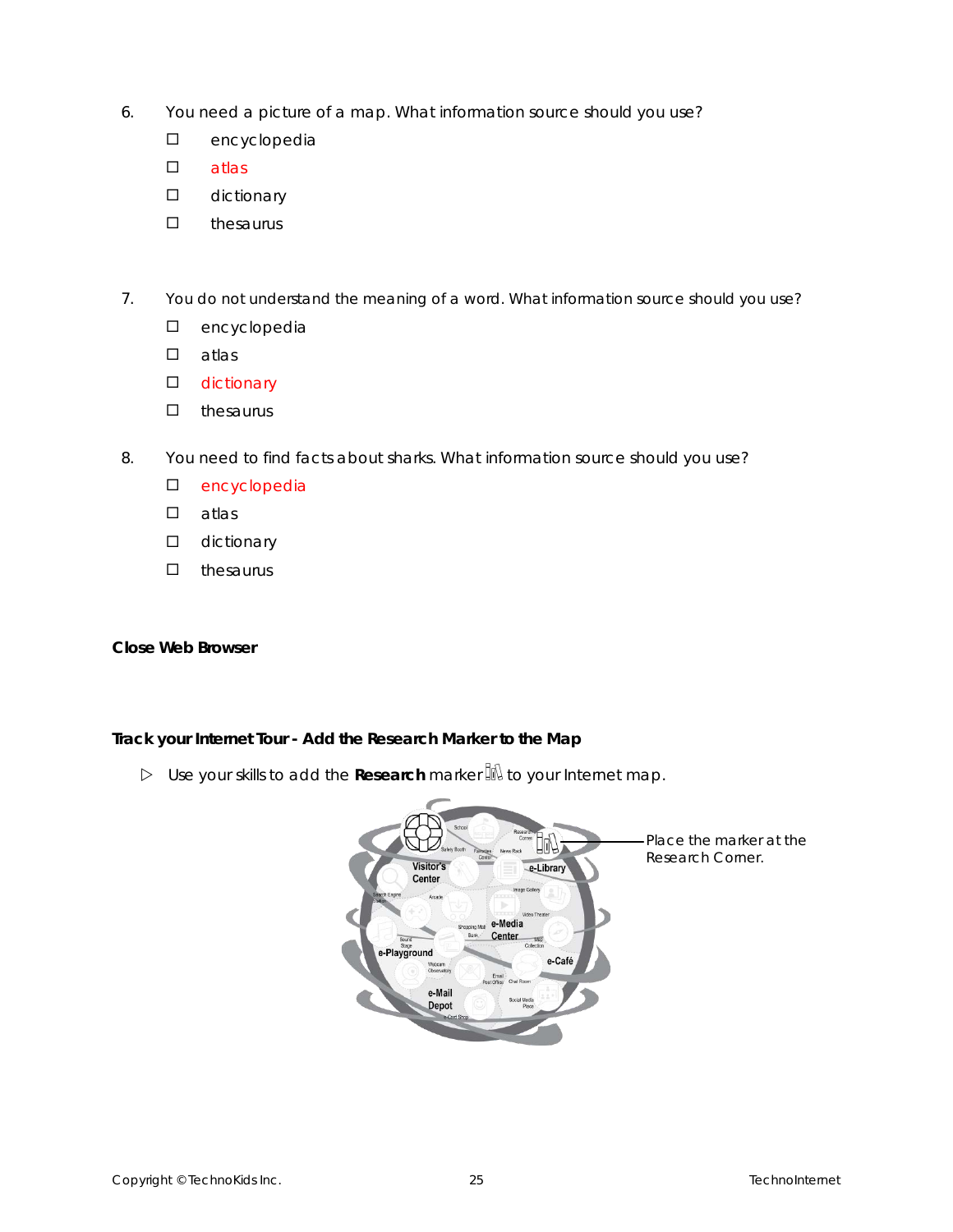# **Assignment 12 e-Playground – Visit Webcam Observatory**

A *webcam* is a video camera which streams live videos or images so that viewers can see what is happening in remote locations in *real time*. Real time means that what you see is occurring RIGHT NOW.

People use webcams in their daily life to talk to family, friends, or co-workers. They also use them to learn or keep track of what is happening at a place.

Answer the questions about how people use webcams in daily life. Then take a trip around the world without leaving your chair!



Head over to the Webcam Observatory. Here you can view sites and attractions by watching webcams.

**Webcams in Daily Life**

- 1. Many devices such as computers, laptops, and mobile phones have built-in cameras. These cameras can be used to talk with someone using video to see the other person.
	- a. Have you talked to someone using a built-in camera to see the person?
		- $\Box$  yes  $\Box$  no
	- b. If yes, who did you talk to using a built-in camera?
- 2. Webcams can be used for business meetings. People can stay at their office and easily share ideas with others.

Why would a business person want to work this way?

- 3. Webcams can be used for education. Workshops or classes led by a teacher can be streamed to students in their homes. Why would a student want to learn in this way?
- 4. Webcams can be used to keep track of what is happening in a place such as a home or business. The webcam streams pictures or live video. How do you think webcams can help keep an area safe?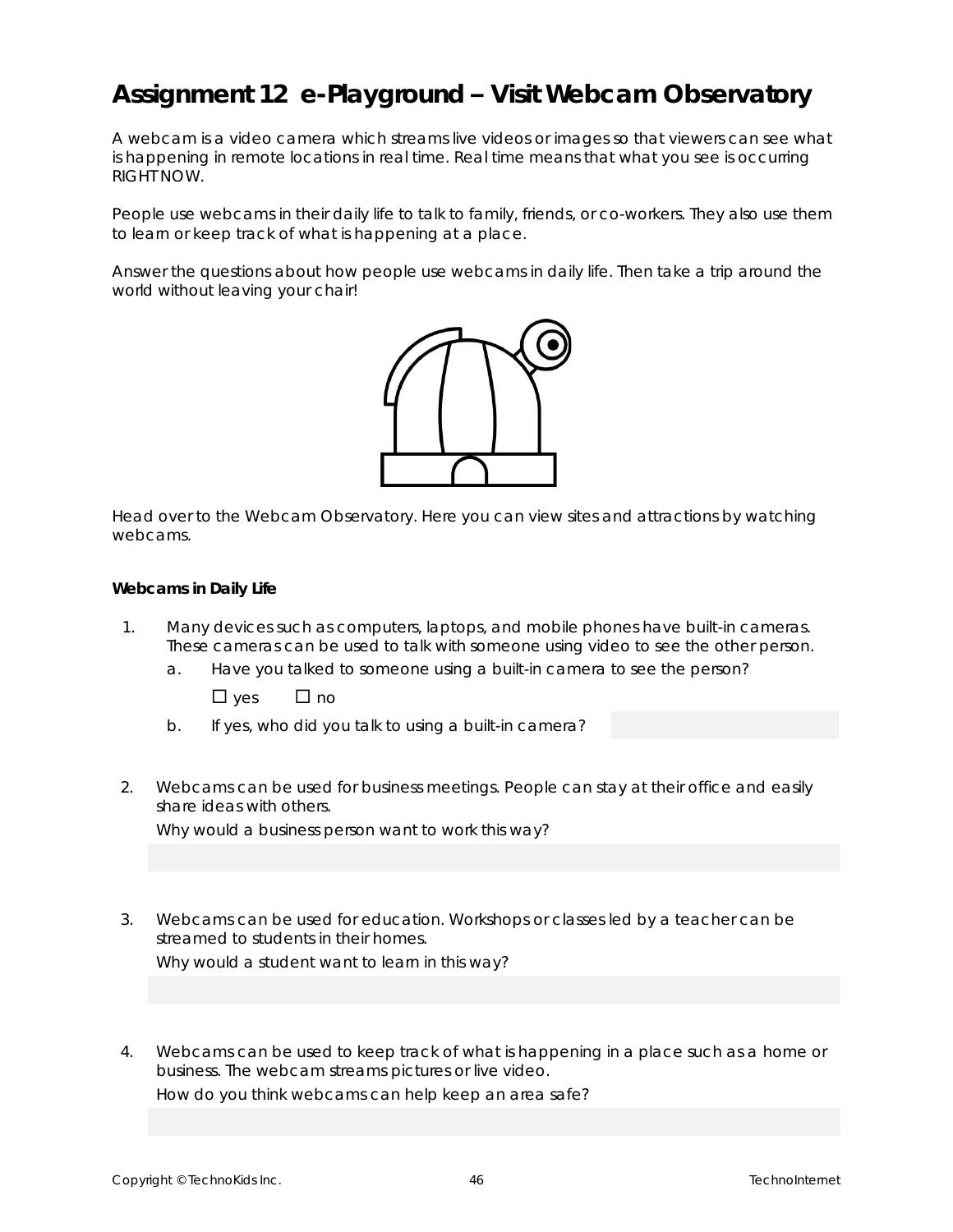**View and Bookmark Zoo Cams**

- $\triangleright$  Open a web browser.
- In the address bar, type **www.google.com**. Type **zoo cams** in the search box. Press ENTER.
- $\triangleright$  View the results and click on a link to view a webcam.
- Use your skills to bookmark webcams in a *Webcam* folder. *If you do not know how to organize bookmarks, refer to Assignment 4.*

**Use the Internet to View Animal Webcams**

5. Use your skills to watch webcams for two animals. Need ideas? Use the list below. Answer the questions for each animal webcam.

| <b>bird</b>  | butterfly | elephant | fish       |
|--------------|-----------|----------|------------|
| hippopotamus | giraffe   | gorilla  | jellyfish  |
| lion         | monkey    | octopus  | orangutan  |
| otter        | panda     | penguin  | polar bear |
| rat/mouse    | reptile   | seal     | shark      |
| snake        | tiger     | whale    | zebra      |



Animal #1:

Zoo Name:

| Could you see the animal doing anything on camera?        |               | $\sqcup$ yes | $\Box$ no     |                  |
|-----------------------------------------------------------|---------------|--------------|---------------|------------------|
| Was it fun and interesting to watch?                      | $\square$ yes | $\Box$ no    |               |                  |
| Do you prefer to view this animal by webcam or in person? |               |              | $\Box$ webcam | $\Box$ in person |
|                                                           |               |              |               |                  |
| Animal $#2$ :                                             |               |              |               |                  |
| Zoo Name:                                                 |               |              |               |                  |
| Could you see the animal doing anything on camera?        |               |              | $\sqcup$ yes  | $\Box$ no        |
| Was it fun and interesting to watch?                      | $\sqcup$ yes  | $\Box$ no    |               |                  |
| Do you prefer to view this animal by webcam or in person? |               |              | webcam<br>ப   | $\Box$ in person |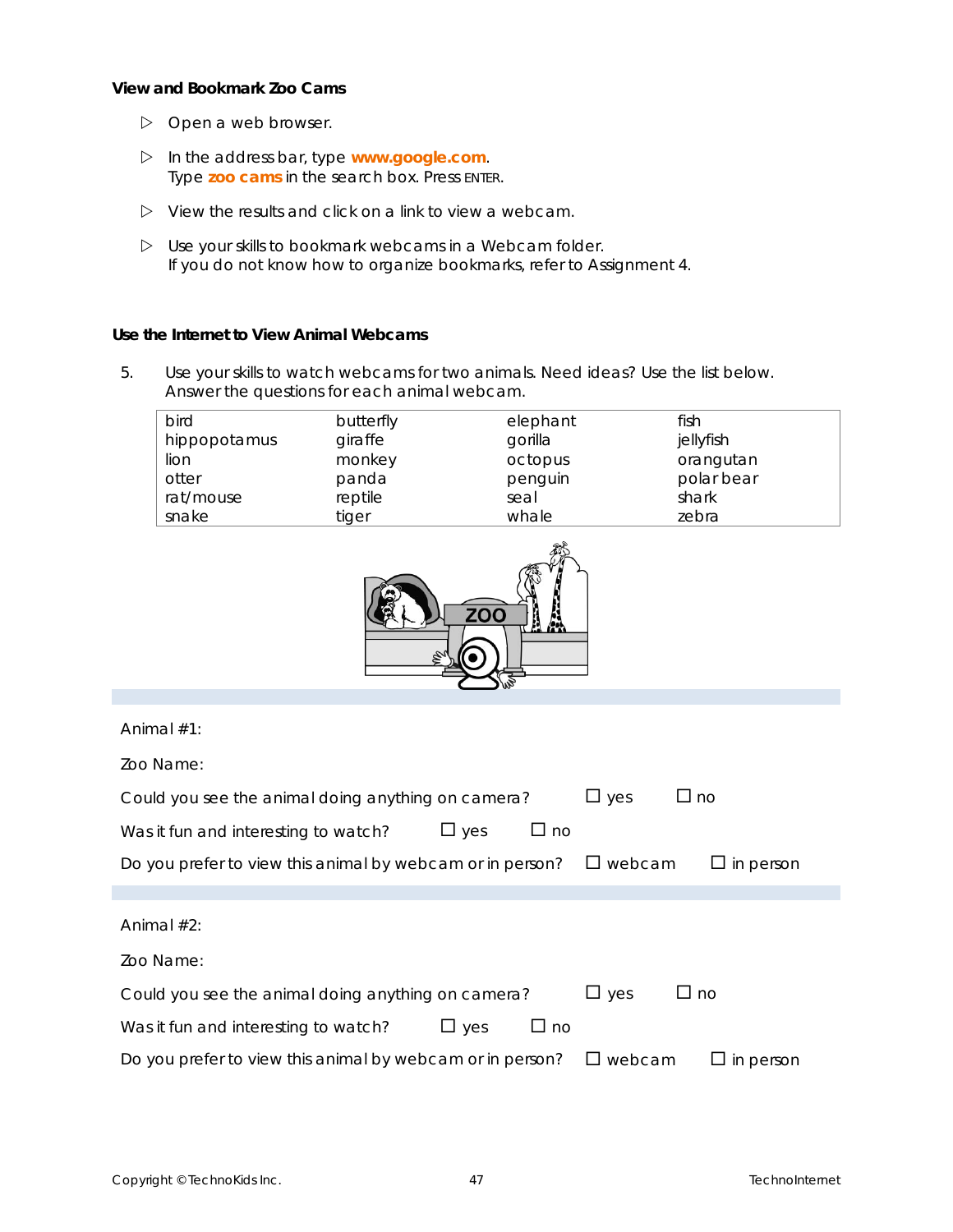#### **Visit a Virtual Zoo**



Turn the classroom into a virtual zoo! Pick your favorite animal webcam and load it on your computer. Now, walk around the room to view all the other webcams chosen by your classmates.



 $\triangleright$  View your favorite animal webcam. When your classmates are ready, walk around the room to see all the animals.

#### **Questions About Online Webcam Viewing**

- 6. Check all the reasons you **like** viewing animals by webcam.
	- □ You do not have to travel.
	- $\Box$  You can see animals from around the world.
	- $\Box$  You can see the animal up close.
	- $\Box$  You can look at the animals at any time of day.
	- $\Box$  You do not get hot or tired by walking around the zoo.
	- $\square$  There is no one to block your view of the animals.
	- $\Box$  You can hear the noises coming from the animal.
	- $\Box$  You can see some animals in their natural habitat.
	- $\Box$  You can see an animal that is not in your local zoo.
	- $\Box$  You can share the link to the webcam with your friends and family.
	- $\Box$  You can bookmark the link so that you can go back and look at it again.
	- $\square$  The camera was in color and it was just like being there!
- 7. Check all the reasons you **do not like** viewing animals by webcam.

 $\Box$  You cannot see the animal.

- The camera feed is slow to load.
- $\square$  The link to the camera didn't work.
- $\square$  The camera was in a poor position.

 $\square$  The camera was offline.

- You had to watch a commercial before you could see the webcam.
- $\square$  The web page was confusing to find the link to the webcam.
- You could not find a webcam for the animal you wanted to see.
- The webcam did not move around. It stayed focused on one spot.
- You have a slow Internet connection and the video was choppy.
- □ You cannot hear any sound coming from the animal.
- The video was in black and white.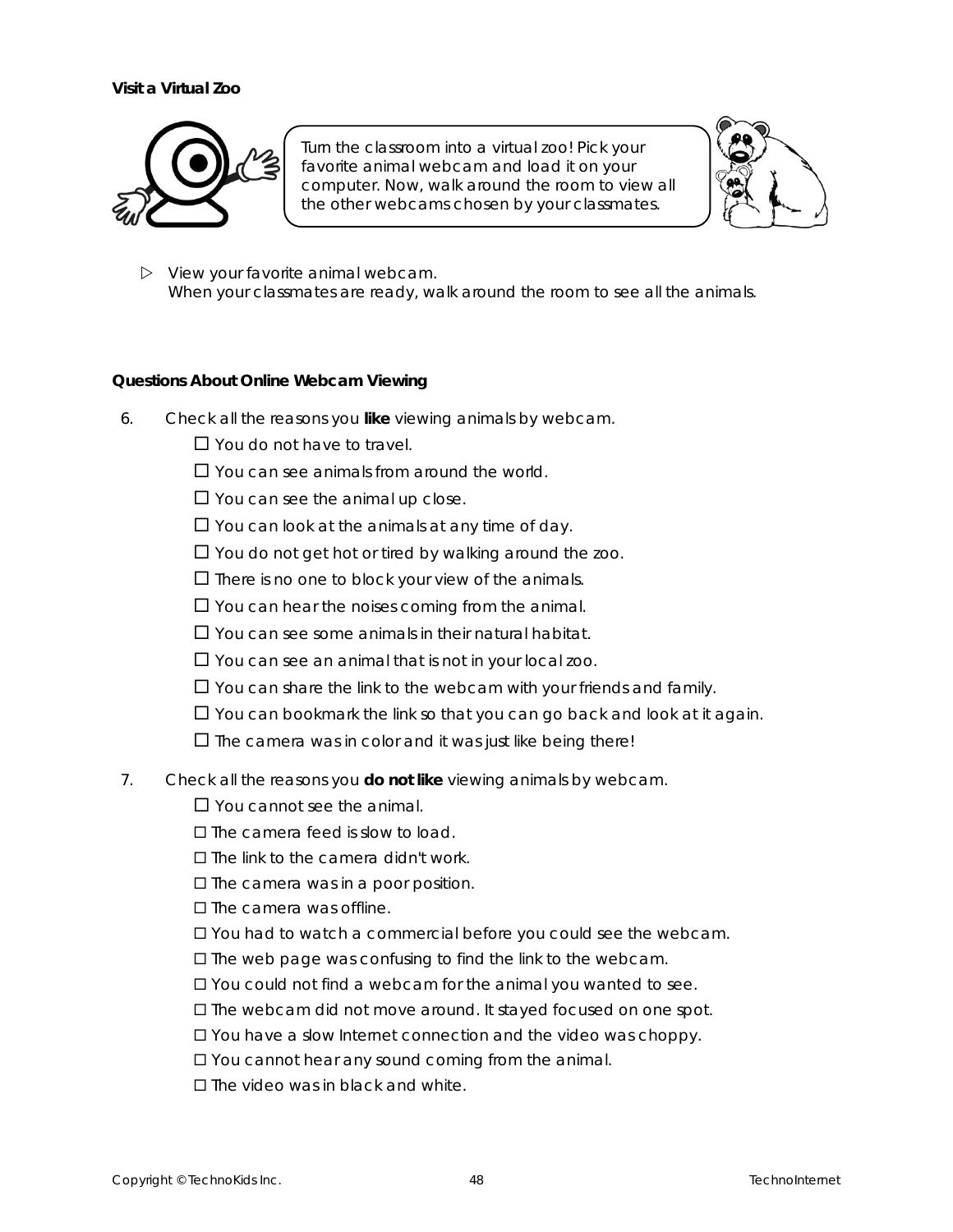

There are many webcams on the Internet. Use your skills to find webcams. Below are some ideas. Bookmark your favorites!

| museum webcam     | shopping mall webcam | live street camera   |
|-------------------|----------------------|----------------------|
| underwater webcam | theme park webcam    | Hawaii webcam        |
| railway webcam    | traffic webcam       | beach webcam         |
| ski webcam        | live New York webcam | national park webcam |

#### Webcam Tips:

- ✓ *TechnoKids Favorites:* Open the Internet Favorites/Webcams folder or the Internet Favorites document to view bookmarked webcams.
- ✓ *Unable to see webcam:* Some web pages place an online form or advertising over top of the camera. You must close the form or ad before you can see the webcam.
- ✓ *Use government webcams:* Some web pages have too many advertisements. However, government web pages tend to have no advertising.
- ✓ *Visit well-known places:* Famous museums, national parks, theme parks, and landmarks tend to have quality webcams that work.
- ✓ *Use the word "live":* To avoid viewing static pictures use the word *live* in your search term so that you will only find real-time video.
- ✓ *Consider the time of day:* Webcams are from around the world. While you are awake, in other parts of the world the people might be asleep. If you view a webcam in the middle of the night, it is likely to be dark or there may not be anything happening.
- ✓ *Be patient:* You might be viewing a webcam from very far away. It can take time for the webcam to load on the web page.
- ✓ *Webcam time limits:* Some websites restrict the amount of time you can watch the webcam feed. Some will force you to refresh the page before it can be viewed again.

**Close the Web Browser**

**Track your Internet Tour - Add the Webcam Marker to the Map**

 $\triangleright$  Use your skills to add the Webcam marker  $\mathcal Q$  to your Internet map.

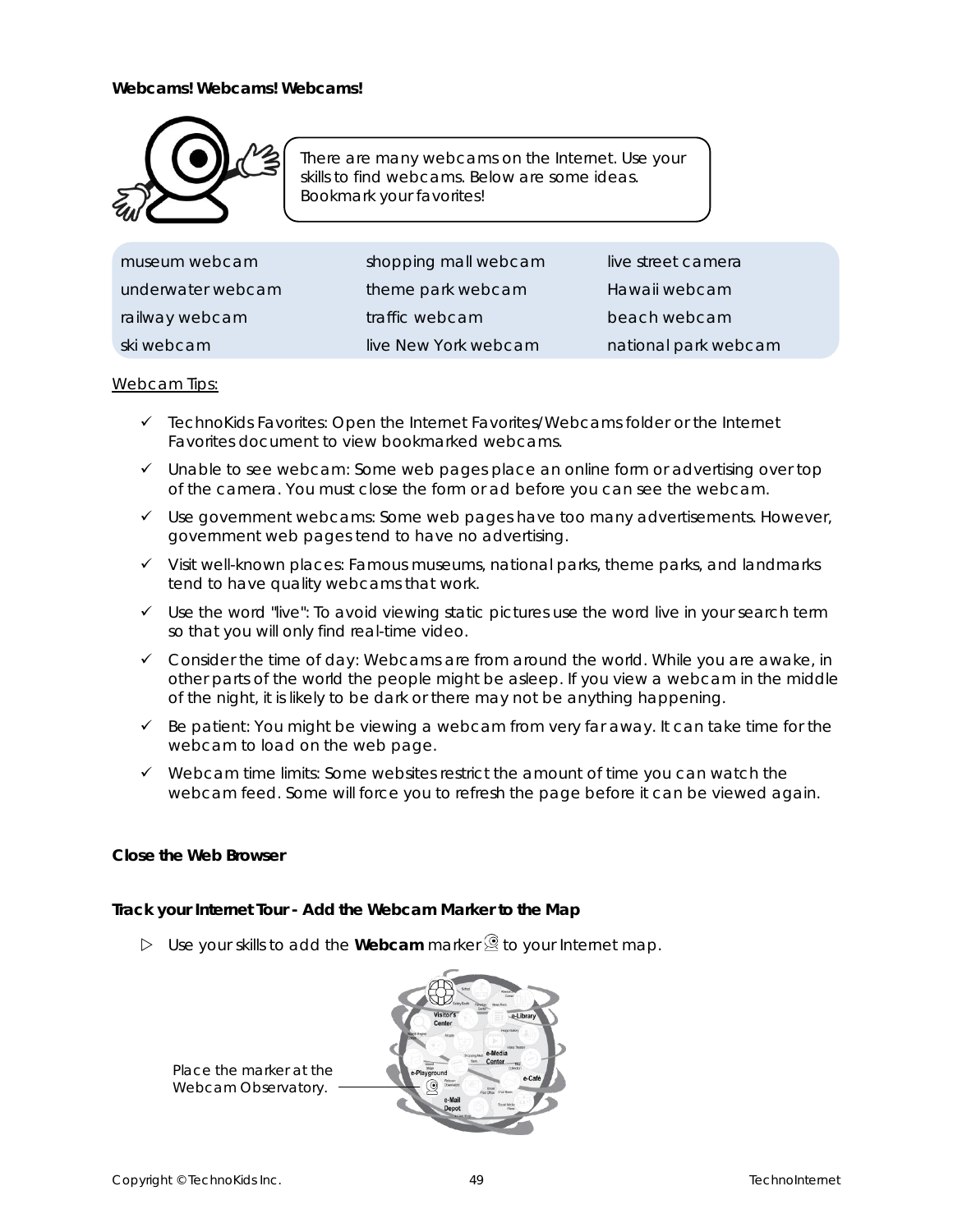# **Assignment 15 e-Mail Depot – Email Guidelines & Safety Tips**

Before you can start sending email, you need to learn the guidelines that will help to keep you safe as well as important communication tips.



#### **Email Guidelines**

Email is a great way to communicate. However, it is important to stay safe. Read the *Email Guidelines*. Afterwards, take the quiz to discover if you are ready to send email.

- ✓ *Do Not Share Personal Information with Strangers:* Share information only with people that you trust, for example, your family or close friends. If you receive email from someone you do not know, ask your parents or teacher if it is safe to share personal information.
- ✓ *Be Aware of Viruses:* You may receive an email that has a virus that can be harmful to your computer. Often the virus will install itself when you open an attachment or click a hyperlink in the message. Ask your parents or teacher if it is safe before you view an attachment or click a hyperlink.
- ✓ *Block Junk Mail:* Junk mail is unwanted mail. It is sometimes called spam. Spam may be an advertisement or a chain letter. You can set your email program to sort unwanted mail into an email Trash Can.
- ✓ *Block Messages from Unwanted Senders:* You can control who can send you email. If someone is sending you messages you do not want to read, you can block the email address of the sender. Now all their messages will automatically go into the Trash Can.
- ✓ *Keep Passwords Secret:* Email programs require a username and password to send email. Never tell your password to another person, except for your parents or teacher.
- ✓ *Tell Someone if You Feel Uncomfortable:* If you read an email that makes you feel upset tell your parents or teacher right away.
- ✓ *Show Respect to Others:* Be considerate. You should not send hurtful or rude email messages to anyone.
- ✓ *Be Skeptical:* Do not trust everything you read in an email. An email may offer you a prize, money, or other reward. Ask your parents or teacher before responding to email that sounds too good to be true. It might be fake.
- ✓ *Chain Letters are not True:* You may receive a chain letter that says you must pass the email on to friends for a wish to come true or to stop something bad from happening. Chain letters do not shape the future. You do not have to pass them on. Delete them from your Inbox.
- ✓ *Do NOT Use Technology to Cause Harm:* You must protect the computers you use. You should not send spam, install viruses, hack into another person's account, or download harmful files.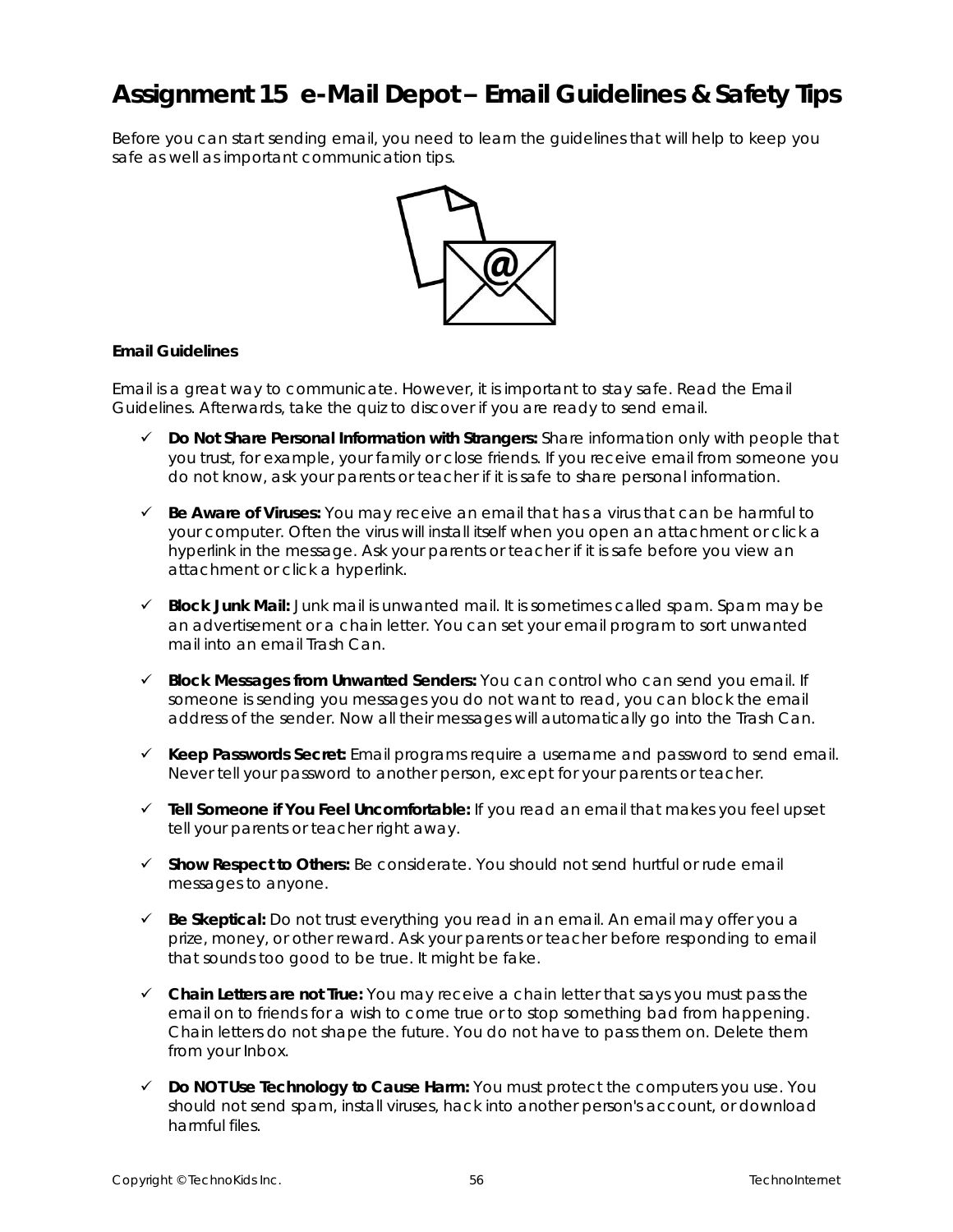**Take the Email Safety Quiz**

Answer the questions about email safety. When you are done calculate your *Email Readiness* score.



*Are you ready to send email?*

- 1. What should you do if you receive a chain letter that says you must pass it on to ten friends or you will have bad luck?
	- a. delete it, chain letters are fake
	- b. send it to 10 friends, chain letters are true
	- c. send it to 11 friends to be on the safe side
- 2. What should you do if you receive an email that makes you feel uncomfortable?
	- a. do nothing
	- b. send it to all your friends
	- c. tell your parent, teacher, or principal
- 3. When is it okay to send a picture of yourself to a stranger?
	- a. when your friend tells you it is okay
	- b. when you are signing up to win a prize
	- c. it is never okay
- 4. True or False? It is okay to send hurtful emails about someone if it is only a joke.
	- a. True
	- b. False
- 5. What should you do if you find out your friend's email password?
	- a. do nothing
	- b. tell your friend to change their password
	- c. open your friend's email account and send rude messages to everyone in their address book
- 6. What should you do to remember your school email password?
	- a. write it on a piece of paper and tape it on your computer
	- b. tell your parent, or teacher, so that he or she can remind you if you forget
	- c. tell it to all your friends so they can remind you if you forget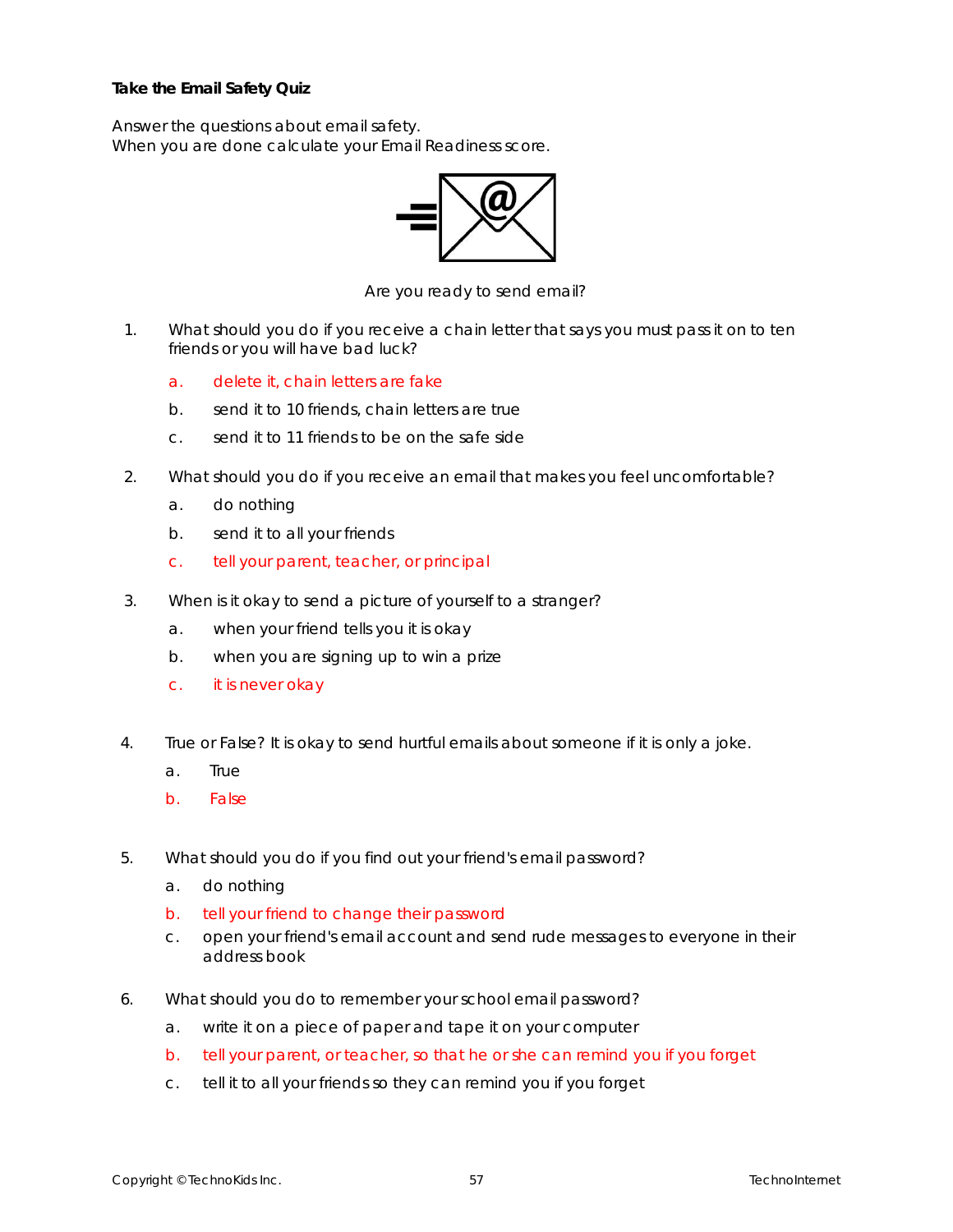- 7. What is spam?
	- a. unwanted email messages in your Inbox such as advertisements
	- b. email addresses stored in an address book
	- c. short form for *safely place all messages*
- 8. You just received an email message from a stranger that says they are in trouble and they need money. What should you do?
	- a. send the stranger money
	- b. delete the message, it is fake
	- c. forward the message to all your friends so they can send money too
- 9. True or False? You can block a person from sending you email messages.
	- a. True
	- b. False
- 10. What are some ways a computer virus can infect your computer?
	- a. an attachment may contain a virus
	- b. a hyperlink to a website may open a virus when clicked
	- c. both A and B



Take up the answers to the quiz and enter your score below. Are you email ready?

11. How many questions did you get correct?

Look at the chart below. Are you email ready? If you scored below 8, review the Email Guidelines.

| <b>Answers Correct</b> | Safety Level          | <b>Email Readiness</b>                                                                                                                                                                           |
|------------------------|-----------------------|--------------------------------------------------------------------------------------------------------------------------------------------------------------------------------------------------|
| $0 - 3$                | Sound the Alarm!      | You are not quite ready to start sending email alone<br>just yet. A review of the safety rules is strongly<br>recommended. Having a parent or teacher with you<br>when you email is a good idea. |
| $4 - 7$                | <b>Risky Business</b> | You are almost ready to go it alone. You are<br>sometimes safe and sometimes not. Take some time<br>to go over the rules some more before emailing on<br>your own.                               |
| $8-10$                 | Safe and Secure       | Good for you! You have a great understanding of<br>how to use email safely and wisely. You can email<br>safely on your own.                                                                      |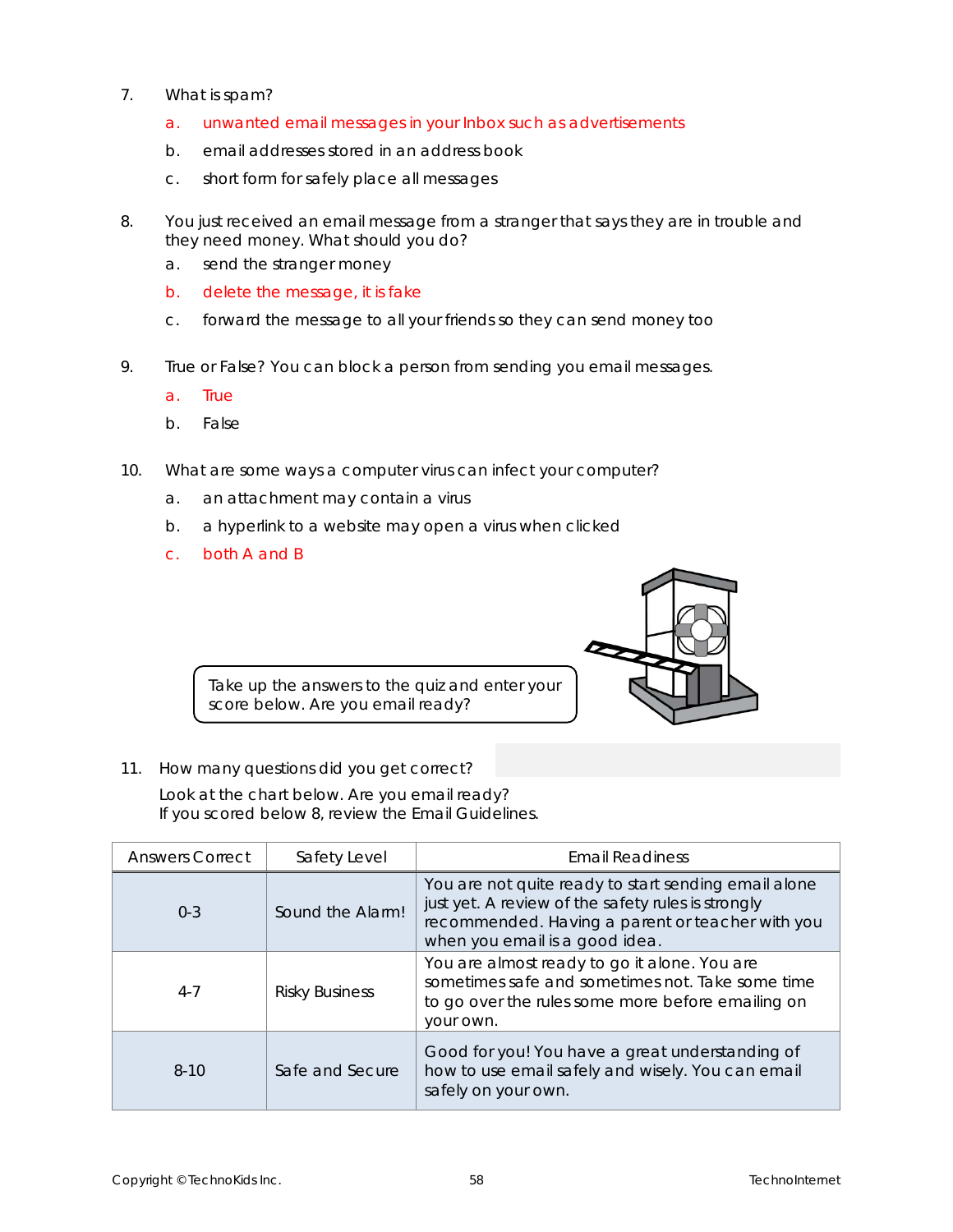# **Internet Reflection – What Did You Learn?**

What did you learn from completing the Internet activities? What skills do you think you will use again?

- 1. You learned many tips about Internet safely. Pick a tip from the list. Why is it important to follow?
	- Do not share personal information with a stranger.
	- Do not meet with a stranger unless your parents give permission.
	- Keep passwords secret.
	- Tell someone if you feel uncomfortable.
	- Be skeptical and do not trust everything you read online.
	- Block bullies from contacting you online.

- /2
- 2. You learned to find quality information fast. Check two tips you *always* use.

| Use keywords suggested by search engine. |  |  |
|------------------------------------------|--|--|
|                                          |  |  |

- $\Box$  Pick a search result. Read description to make sure it has facts that are needed.
- $\Box$  Look at search results to find a name that you recognize as a trusted source.
- $\Box$  Use an online encyclopedia, dictionary, atlas, or the saurus.
- $\Box$  Give a web page a "Trust Test" before reading the information.
- $\Box$  Use search engine tools to sort or filter results.

- 3. You learned about the importance of respecting copyright when saving online pictures. Which is your **favorite** tip?
	- $\Box$  Look for a picture that does not have a watermark.
	- $\Box$  Visit the web page that posts the picture to see if there is information about its reuse.
	- $\Box$  Filter search results by usage or license rights.
	- $\Box$  Your own tip:

Why is it your favorite?

/2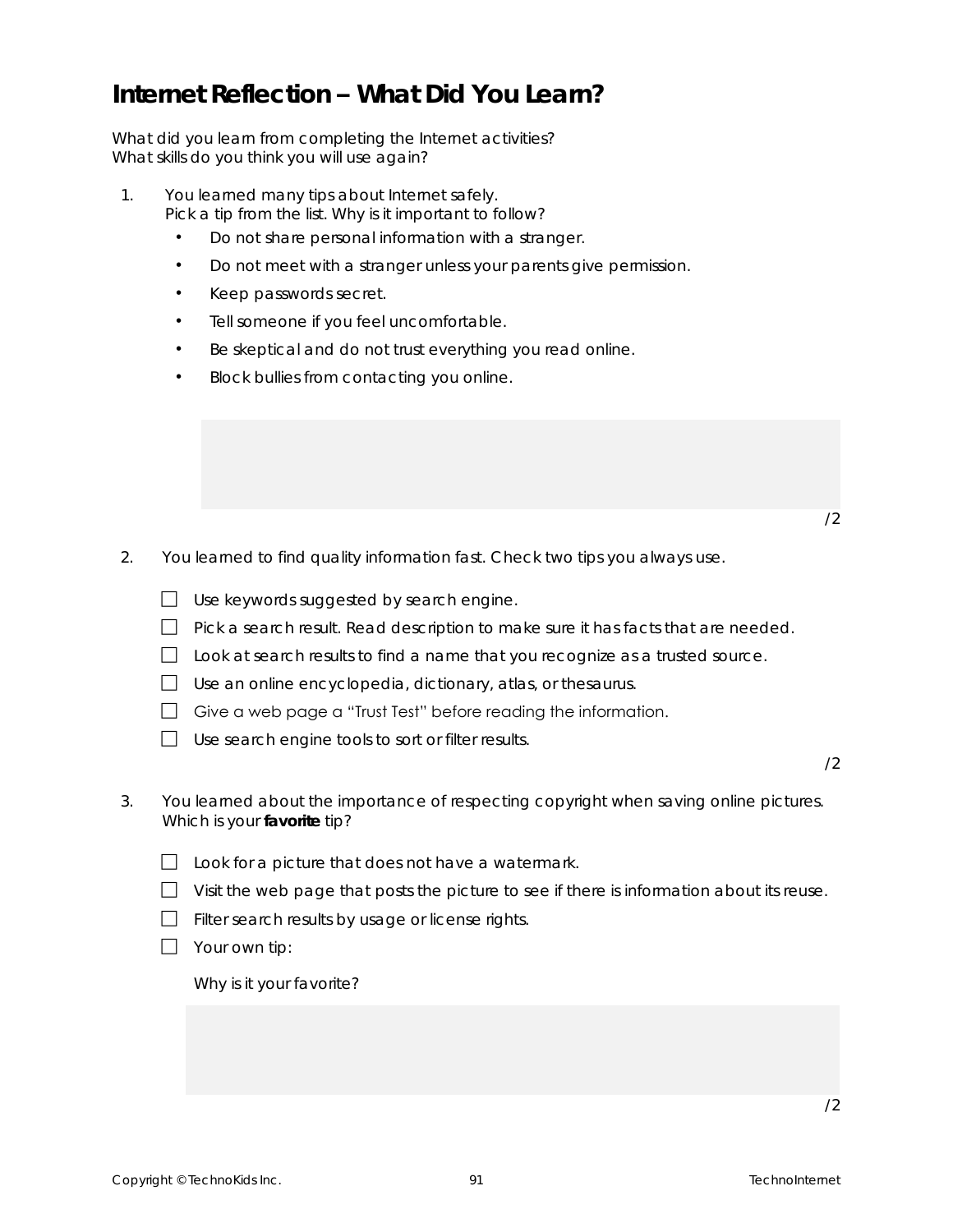| 4.                                                                                                          |                        | You learned netiquette for email.<br>Check an item in the list that will be the most difficult for you to follow? |    |
|-------------------------------------------------------------------------------------------------------------|------------------------|-------------------------------------------------------------------------------------------------------------------|----|
|                                                                                                             |                        | Do not use ALL CAPS when writing.                                                                                 |    |
|                                                                                                             | Spell words correctly. |                                                                                                                   |    |
|                                                                                                             |                        | Do not forward chain letters.                                                                                     |    |
|                                                                                                             |                        | Add a subject line that tells about the message.                                                                  |    |
| Use emoticons to express how you are feeling.<br>Use only a few abbreviations, such as LOL, or none at all. |                        |                                                                                                                   |    |
|                                                                                                             |                        |                                                                                                                   |    |
|                                                                                                             |                        | Why is it the most difficult for you to follow?                                                                   |    |
|                                                                                                             |                        |                                                                                                                   |    |
|                                                                                                             |                        |                                                                                                                   | 72 |

- 5. There are many resources on the Internet. From the list, pick the **top three ways** you use the Internet each week.
	- $\Box$  Research a topic using a search engine.
	- $\Box$  Read about current events using an online news outlet.
	- $\Box$  View or save pictures from an Image gallery.
	- Watch online videos.
	- $\Box$  Observe remote locations using a webcam.
	- $\Box$  Find a place using an online map.
	- $\Box$  Listen to music from an online service or radio station.
	- $\Box$  Play an online game.
	- $\Box$  Communicate with someone using email.
	- $\Box$  Connect with others using chat or social media.

6. What did you learn from completing the activities in this project?

/2

7. Share a website you found on the Internet while doing this project. Why will kids like it?

TOTAL: /15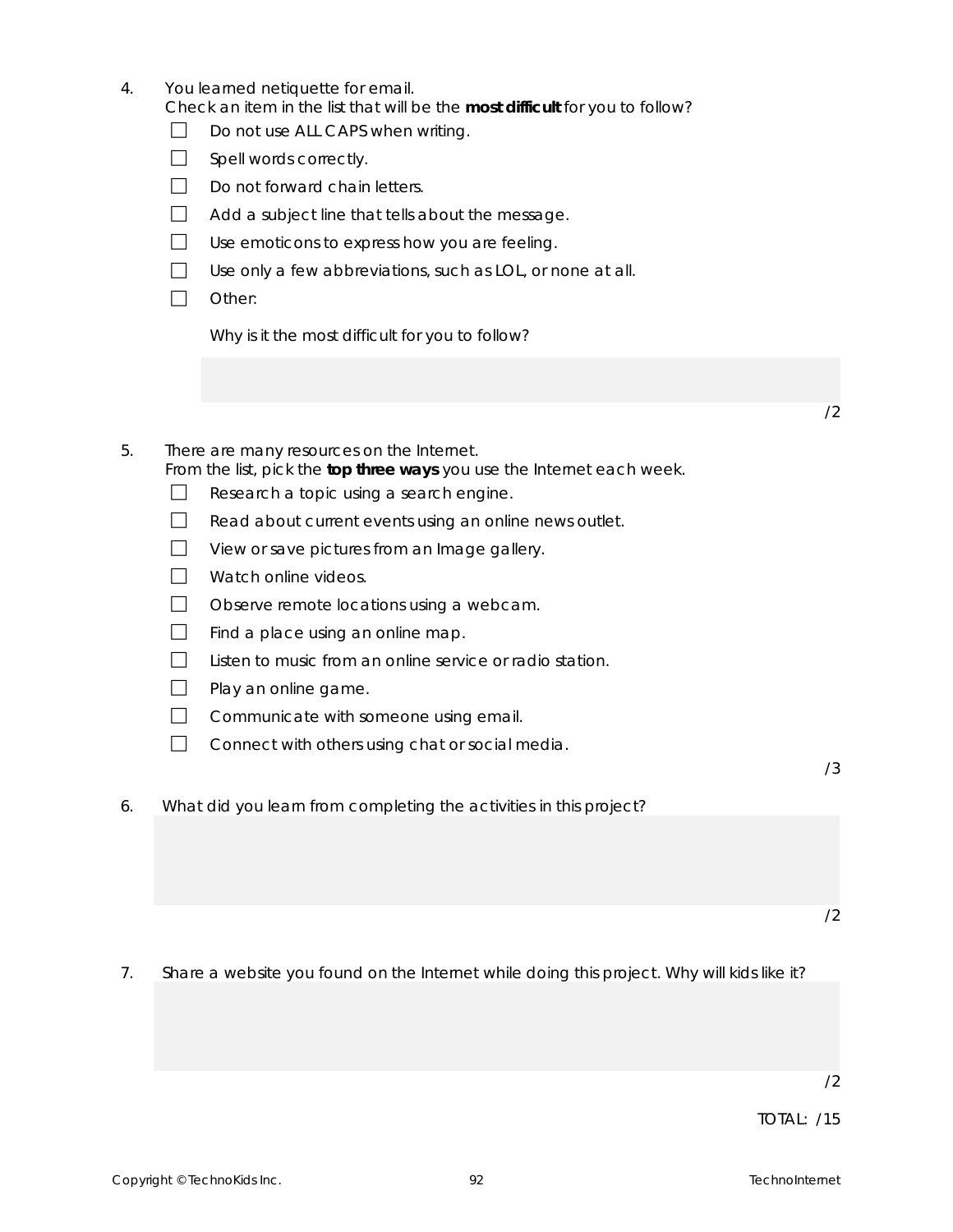# **Internet Quiz**

## About Internet Safety

State if the sentence is true (T) or false (F).

| If you see something on the Internet that upsets you, tell a teacher or adult. |  |
|--------------------------------------------------------------------------------|--|
| It is okay to tell a person you met on the Internet your home address.         |  |
| Keep your password a secret.                                                   |  |
| Everything you read on the Internet is true.                                   |  |
|                                                                                |  |

## About Internet Short Forms

Draw a line to match the short form to the Internet term.



### About Internet Terminology

|           | 10.       | <b>Bookmark</b> | А. | Collection of web pages                            |
|-----------|-----------|-----------------|----|----------------------------------------------------|
|           | $E = 11.$ | Home page       | B. | Words used to find information on the Internet     |
|           | -12.      | Website         | C. | International network of computers                 |
| $F = 13.$ |           | Search engine   | D. | Shortcut to a web page                             |
|           | -14.      | Keyword         | E. | Main page of a website                             |
|           | 15.       | Internet        | ┣. | Directory used to find information on the Internet |

**/6**